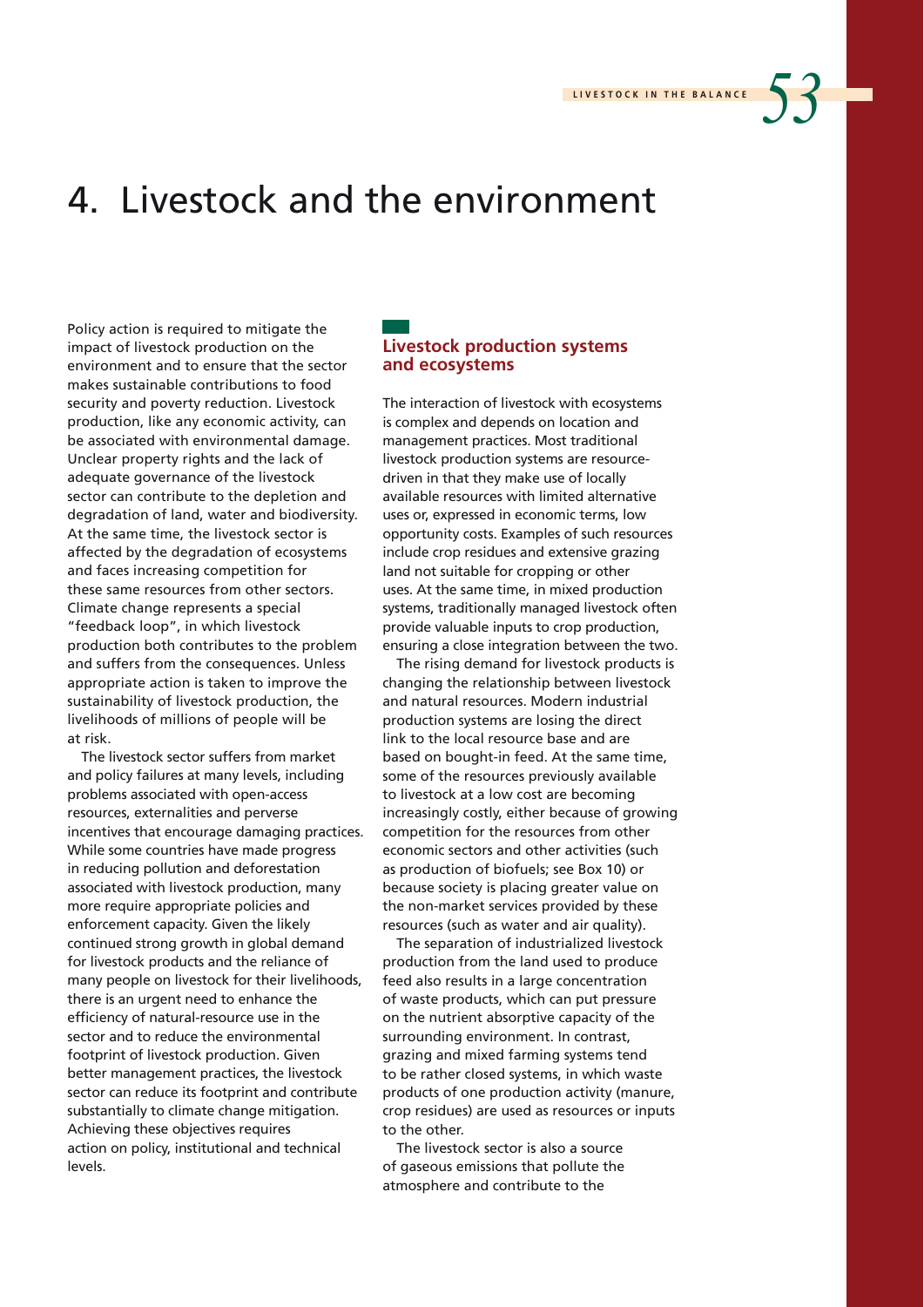### BOX 10 **Expansion of biofuels production**

Growing use of cereals and oilseeds to produce fossil fuel substitutes – ethanol and biodiesel – represents a significant challenge for the livestock sector in terms of competition for resources. The global biofuel industry has experienced a period of extraordinary growth, driven by a combination of high oil prices, ambitious goals for use of renewable energy set by governments around the world and subsidies in many OECD countries.

This rapid growth has had important consequences for the price and availability of crops, such as maize and oilseed rape, that are used as biofuel feedstocks. Most studies to date have focused on impacts on the crop sector. However, the livestock sector has also been strongly affected. The most obvious consequence of largescale liquid biofuel production for the livestock industry is higher crop prices, which raise feed costs. Biofuel production also increases returns to cropland, which encourages conversion of pastureland to cropland.

On the other hand, producing biofuels creates valuable by-products, such as distillers' dried grains with solubles (DDGS) and oilseed meals, that can be used as animal feed and can substitute for grain in animal rations. Production of these by-products has increased dramatically in recent years as a result of the boom in biofuel production. The prices of these by-products have fallen relative to other feedstuffs, and, as a result, they have

been increasingly used in feeds in some countries and production systems.

This suggests that biofuel by-products have helped to offset some of the adverse cost implications of the biofuels boom for the livestock industry. At the same time, biofuel by-products represent an important component of biofuel industry revenues. If the livestock industry could not absorb these by-products, their prices would fall sharply, thereby making biofuel less economically viable.

The impact of large-scale biofuel production on the livestock industry varies across regions and across livestock types. The strongest impact is being felt in those countries that are actively pursuing efforts to increase biofuel use (e.g. the United States of America and countries of the European Union), as well as those countries that are closely tied into the global agricultural economy. The impacts across different livestock sectors are also quite diverse. For example, dairy and beef producers traditionally use DDGS in their feed rations as it is palatable to cattle and well digested. They are thus better positioned to gain from increased DDGS availability than are other livestock producers, who may not be able to adjust their feed rations as readily to absorb the increased supply of DDGS.

*Sources:* Taheripour, Hertel and Tyner, 2008a and 2008b.

greenhouse effect. Continued growth in livestock production will exacerbate pressures on the environment and natural resources, calling for approaches that allow for increased production while lowering the environmental burden.

#### **Livestock and land**

Livestock is the world's largest user of land resources, with grazing land and cropland dedicated to the production of feed representing almost 80 percent of all agricultural land. The sector uses

3.4 billion hectares for grazing (Table 12) and 0.5 billion hectares for feed crops (Steinfeld *et al*., 2006); the latter figure corresponds to one-third of total cropland.

The total land area occupied by pasture is equivalent to 26 percent of the ice-free terrestrial surface of the planet. Much of this area is too dry or too cold for cropping, and is only sparsely inhabited. Management practices and use of pastureland vary widely, as does the productivity of livestock per hectare. In arid and semi-arid rangelands, where most of the world's grasslands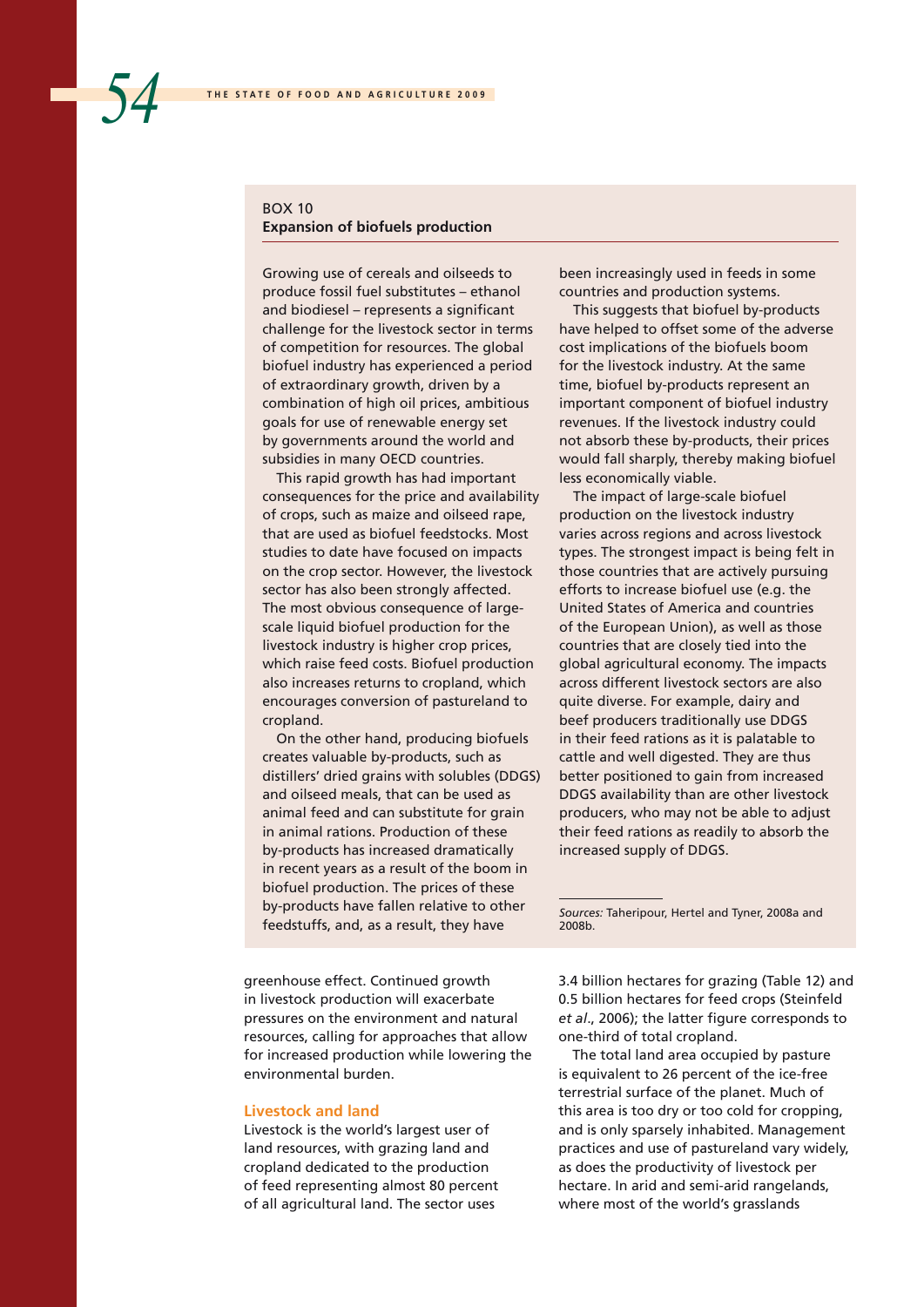

### **TABLE 12**

**Land use by region and country group, 1961, 1991 and 2007** 

| <b>REGION/COUNTRY</b><br><b>GROUPING</b>  | <b>ARABLE LAND</b>      |              |                        | <b>PASTURE</b> |             |                        | <b>FOREST<sup>1</sup></b> |              |                        |              |              |
|-------------------------------------------|-------------------------|--------------|------------------------|----------------|-------------|------------------------|---------------------------|--------------|------------------------|--------------|--------------|
|                                           | Area                    |              | Share of<br>total land | Area           |             | Share of<br>total land | Area                      |              | Share of<br>total land |              |              |
|                                           | 1961                    | 1991         | 2007                   | 2007           | 1961        | 1991                   | 2007                      | 2007         | 1991                   | 2007         | 2007         |
|                                           |                         | (Million ha) |                        | (Percentage)   |             | (Million ha)           |                           | (Percentage) |                        | (Million ha) | (Percentage) |
| Baltic states and CIS <sup>2</sup>        | 235.4                   | 224.4        | 198.5                  | 9.2            | 302.0       | 326.5                  | 362.1                     | 16.9         | 848.8                  | 849.9        | 39.6         |
| <b>Eastern Europe</b>                     | 48.7                    | 45.0         | 39.7                   | 34.9           | 20.0        | 20.4                   | 16.6                      | 14.6         | 34.7                   | 35.9         | 31.6         |
| <b>Western Europe</b>                     | 89.0                    | 78.6         | 72.8                   | 20.4           | 69.7        | 60.7                   | 58.9                      | 16.5         | 122.5                  | 132.9        | 37.2         |
| <b>Developing Asia</b>                    | 404.4                   | 452.5        | 466.4                  | 17.6           | 623.4       | 805.1                  | 832.8                     | 31.5         | 532.8                  | 532.6        | 20.1         |
| <b>North Africa</b>                       | 20.4                    | 23.0         | 23.1                   | 3.8            | 73.4        | 74.4                   | 77.3                      | 12.9         | 8.1                    | 9.1          | 1.5          |
| Sub-Saharan Africa                        | 133.8                   | 161.3        | 196.1                  | 8.3            | 811.8       | 823.8                  | 833.7                     | 35.3         | 686.8                  | 618.2        | 26.2         |
| <b>Latin America</b><br>and the Caribbean | 88.7                    | 133.6        | 148.8                  | 7.3            | 458.4       | 538.5                  | 550.1                     | 27.1         | 988.3                  | 914.6        | 45.1         |
| <b>North America</b>                      | 221.5                   | 231.3        | 215.5                  | 11.5           | 282.3       | 255.4                  | 253.7                     | 13.6         | 609.2                  | 613.5        | 32.9         |
| <b>Oceania</b>                            | 33.4                    | 48.5         | 45.6                   | 5.4            | 444.5       | 431.4                  | 393.0                     | 46.3         | 211.9                  | 205.5        | 24.2         |
| <b>DEVELOPED COUNTRIES</b>                | 633.8                   | 632.4        | 576.2                  | 10.9           | 1 1 1 9 . 0 | 1 094.1 1 083.4        |                           | 20.5         | 1815.7 1829.0          |              | 34.7         |
| <b>DEVELOPING COUNTRIES</b>               | 647.6                   | 770.9        | 834.9                  | 10.8           | 1967.8      | 2 242.6 2 294.8        |                           | 29.7         | 2 2 5 2 .6 2 10 8 .4   |              | 27.3         |
| <b>WORLD</b>                              | 1 281.3 1 403.2 1 411.1 |              |                        | 10.8           | 3 086.7     | 3 3 3 6 .8 3 3 7 8 .2  |                           | 26.0         | 4 068.3 3 937.3        |              | 30.3         |

1 Forest data available only from 1991.

2 CIS = Commonwealth of Independent States.

*Source:* FAO, 2009b.

are found, intensification of pastures is frequently technically unfeasible or unprofitable. Also, in much of Africa and Asia, pastures are traditionally commonproperty areas. As a result of weakening traditional institutions and increased land pressure, many of these have become open-access areas. In these and other major grassland-based systems, incentives and technology to improve pasture management are lacking; thus potential productivity gains and ecosystem services are lost.

There are three major trends relating to pasturelands: valuable ecosystems are being converted to pastureland (e.g. clearing of forest); pastureland is being converted to other uses (cropland, urban areas and forest); and pastureland is degrading.

Ranching-induced deforestation is a common feature in Central and South America (Wassenaar *et al*., 2006). At the same time, grasslands are increasingly fragmented and encroached upon by cropland and urban areas. White, Murray and Rohweder (2000) estimate that more than 90 percent of the North American tallgrass prairie and almost 80 percent of the South America cerrado have been converted to cropland and urban uses. In contrast, the Asian Daurien steppe and the Eastern and Southern Mopane and Miombo woodlands in sub-Saharan Africa are relatively intact, with less than 30 percent converted to other uses.

About 20 percent of the world's pastures and rangeland have been degraded to some extent, and the proportion may be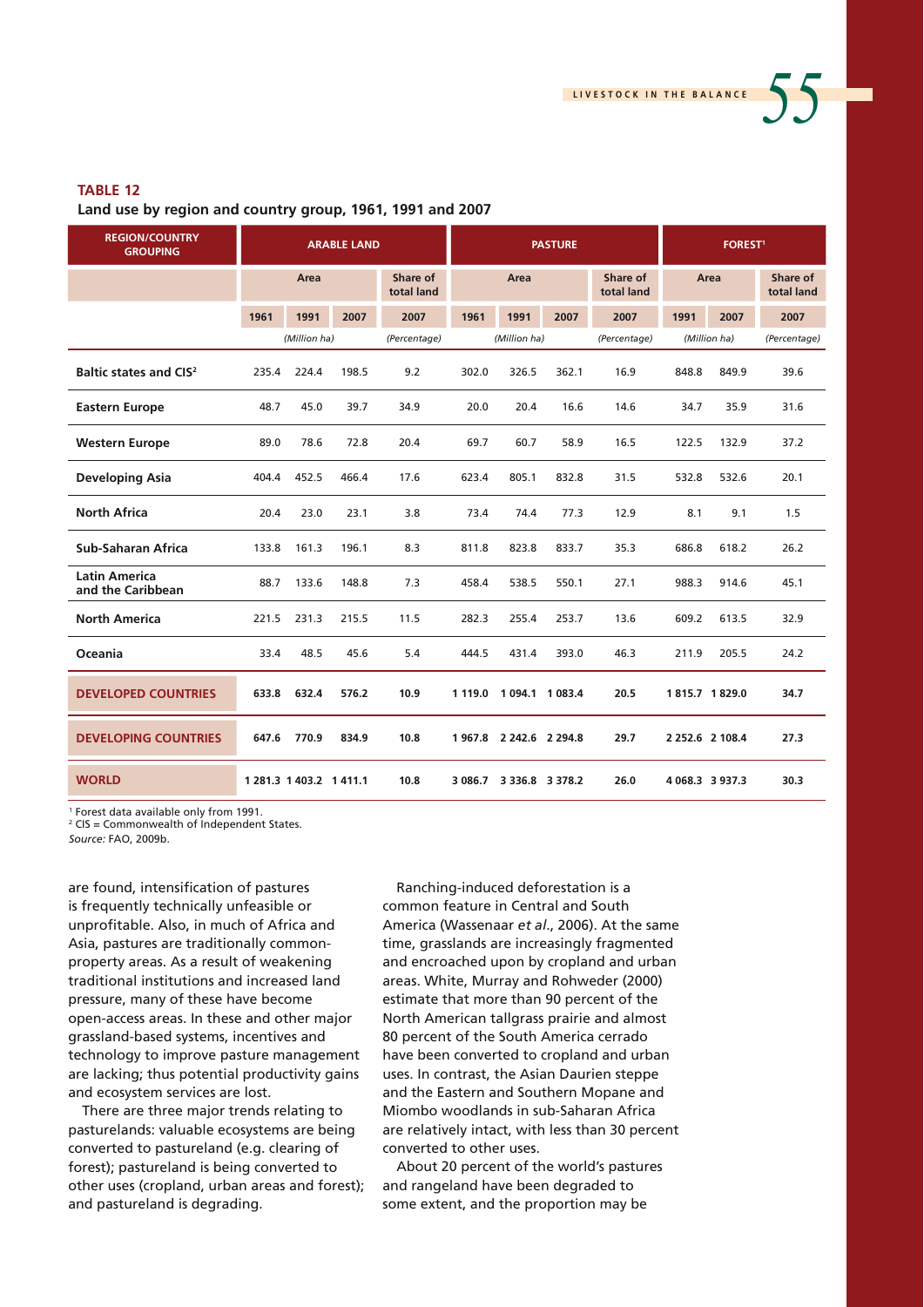as high as 73 percent in dry areas (UNEP, 2004). The Millennium Ecosystem Assessment estimated that 10–20 percent of all grassland is degraded, mainly by overgrazing. Pasture degradation is generally a consequence of a mismatch between livestock density and the capacity of the pasture to recover from grazing and trampling. Ideally, the landto-livestock ratio should be continuously adjusted to the conditions of the pasture, especially in dry climates. However, because of weakened traditional institutions, increased pressures on resources and increased obstacles to livestock movements, such adjustment is often not possible. This is particularly the case in the arid and semiarid communal grazing areas of the Sahel and Central Asia. In these areas, increasing human population and encroachment of arable farming on grazing lands have severely restricted the mobility of the herds and limited options for their management. Among the environmental consequences of pasture degradation are soil erosion, degradation of vegetation, release of carbon from organic matter deposits, reduction in biodiversity and impaired water cycles.

Pasture degradation can be reversed to some extent, although how quickly this can occur and what methodologies are best remain matters of debate. There is little doubt, however, that current productivity is constrained by high stocking rates in parts of Africa and Asia, where grazing lands are overexploited. Grazing lands can be sustainably managed under commonproperty systems. However, where commonproperty systems have broken down, overexploitation is often observed. The economic rationale by which individual livestock holders attempt to maximize their personal benefits when common-property systems break down is clear: maximizing the number of animals per hectare allows for the harvesting of more of the resource for individual gain. This encourages overexploitation of land resources to the detriment of overall productivity.

#### *Land dedicated to feed-crop production*

Most of the world's feed-crop production occurs in OECD countries, but some developing countries are rapidly expanding their production of feed crops, notably maize and soybean in South America. Intensive

feed-crop production can lead to severe land degradation, water pollution and biodiversity losses, while expanding arable land into natural ecosystems often has serious ecological consequences, including the loss of biodiversity and of ecosystem services such as water regulation and erosion control.

While increases in grain production have been mostly achieved through intensification on existing areas, much of the rapid increase in soybean production has been achieved through expansion of cropping into natural habitats. Pressure on land resources for feed inputs has been mitigated in recent decades by the shift away from ruminants towards pigs and poultry, which have better feed conversion, and high-yielding breeds and improved management practices.

Meeting future demand for livestock products will, however, require further improvements in livestock and land productivity as well as expanding feed production area, at the expense of pastureland and natural habitats.

#### **Livestock and water**

Livestock production systems differ in the amount of water used per animal and in how these requirements are met. In extensive systems, the effort expended by animals in search of feed and water increases the need for water considerably compared with intensive or industrialized systems. However, intensive production has additional service water requirements for cooling and cleaning facilities, generally resulting in much higher overall water consumption than extensive systems. Both intensive and extensive systems can contribute to water pollution through waste runoff, although the concentration of livestock associated with intensive systems exacerbates this problem. The processing of livestock products also uses large amounts of water.

The livestock sector accounts for about 8 percent of global water use, primarily for irrigation of feed crops. The growth of industrial production systems is increasing the need for water for feed-crop production. Water used directly for livestock production and processing is less than 1 percent of water use globally, but often represents a much greater percentage of water use in dry areas. For example, the water consumed directly by livestock represents 23 percent of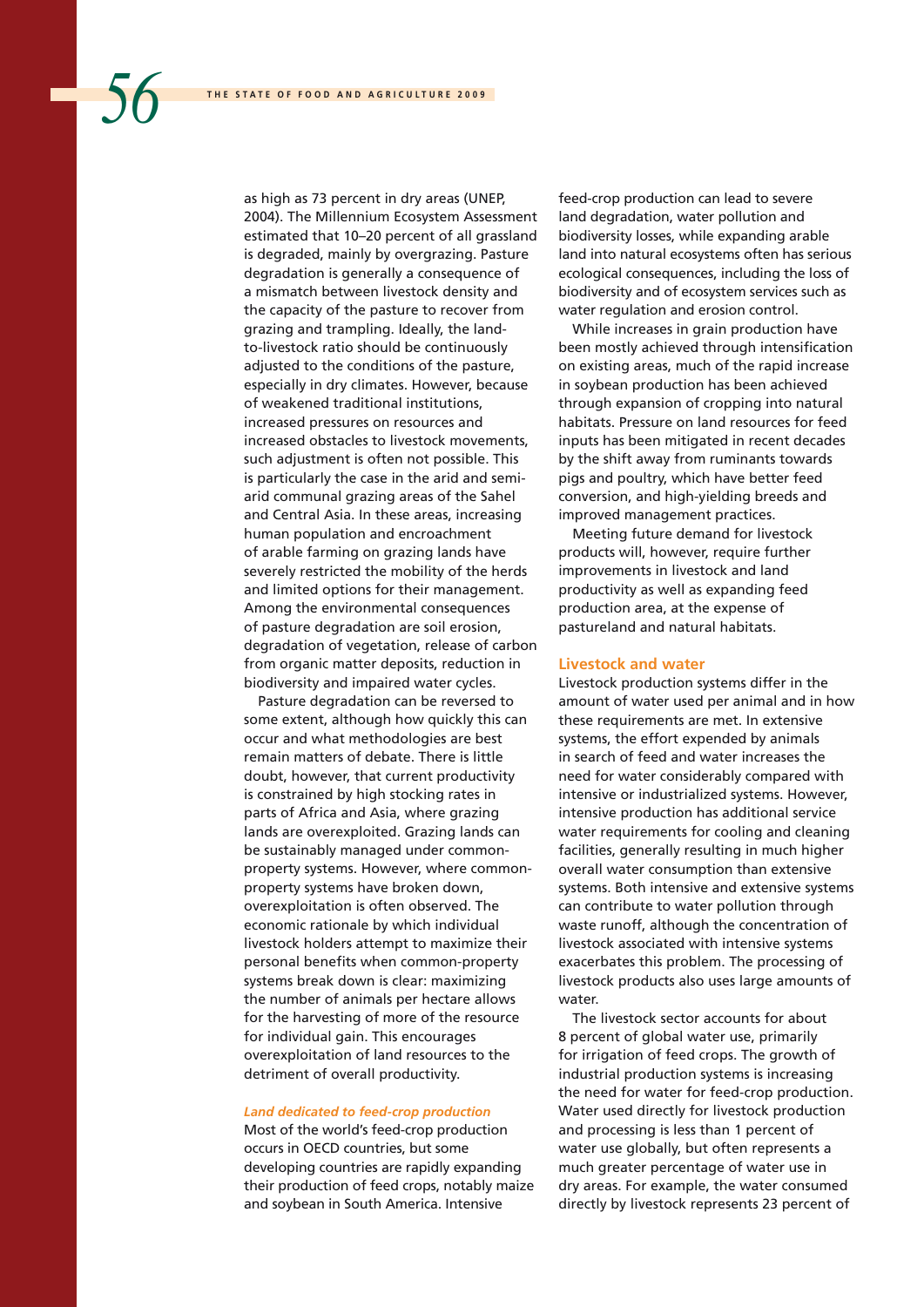total water use in Botswana (Steinfeld *et al*., 2006).

The livestock sector can harm water quality through the release of nitrogen, phosphorus and other nutrients, pathogens and other substances into waterways and groundwater, mainly from manure in intensive livestock operations. Poor manure management often contributes to pollution and eutrophication of surface waters, groundwater and coastal marine ecosystems and to the accumulation of heavy metals in soils. This may lead to harm to human health and loss of biodiversity, and contribute to climate change, soil and water acidification and degradation of ecosystems.

The separation of industrialized livestock from its supporting land base interrupts the nutrient flows between land and livestock. This creates problems of depletion of nutrients at the source (land, vegetation and soil) and problems of pollution at the sink (animal wastes, increasingly disposed of into waterways instead of back on the land). The magnitude of the issue is illustrated by the fact that the total amounts of nutrients in livestock excreta are as large as or larger than the total contained in all chemical fertilizers used annually (Menzi *et al*., 2009).

There are a number of options available to reduce the impact of the livestock sector on water resources. These include reducing water use (e.g. through more efficient irrigation methods and animal cooling systems), reducing depletion or harm to water supplies (e.g. through increased water-use efficiency and improved waste management and feed-crop fertilization practices) and greater replenishment of water resources through better land management.

Looking at manure treatment in particular, there is a wide range of proven options, including separation technologies, composting and anaerobic digestion. These offer a number of benefits, including: allowing safe application of manure on food and feed crops; improved sanitation; better odour control; production of biogas; and improved fertilizer value of the manure. Most importantly, replacing mineral fertilizer with manure would lower the environmental impact of food production (Menzi *et al*., 2009).

The increased number of livestock needed to meet the projected growth in demand

for livestock products is likely to have substantial impacts on water resources and on competition for their use. However, livestock–water interactions have been largely neglected in both water and livestock research and planning to date (Peden, Tadesse and Misra, 2007). This oversight will have to be addressed if the livestock sector is to continue to develop without causing greater harm to the environment.

#### **Livestock and biodiversity**

Biodiversity refers to the range of animal, plant and microbial species (interspecific biodiversity) on earth as well as the richness of genes within a given species (intraspecific biodiversity). It encompasses the genetic variation among individuals within the same population and among populations. Ecosystem diversity is another dimension of biodiversity.

Agricultural biodiversity is a particular case of intraspecific diversity that is an artefact of human activity. It includes domesticated animals and plants as well as non-harvested species that support food provision within agro-ecosystems. Knowledge about biodiversity is often embedded in social structures and may not be equally distributed or necessarily freely communicated between different groups of people, including ethnic groups, clans, gender or economic groups (FAO, 2004b). For example, women who process wool may have very different knowledge about breed characteristics, focusing as they do on wool, than men who herd livestock and focus on fodder and water consumption or disease resistance.

Livestock production systems affect biodiversity differently. Intensive systems rely on a limited number of crop species and animal breeds, although each may be quite rich in terms of genetic background. These systems depend on intensively managed feed crops, which are often blamed for ecosystem degradation. However, intensive land use may actually protect non-agricultural biodiversity by reducing pressure to expand crop and pasture areas. Extensive systems may host a larger number of breeds and make use of a wider variety of plant resources as feed, but their lower productivity may increase pressure to encroach more on natural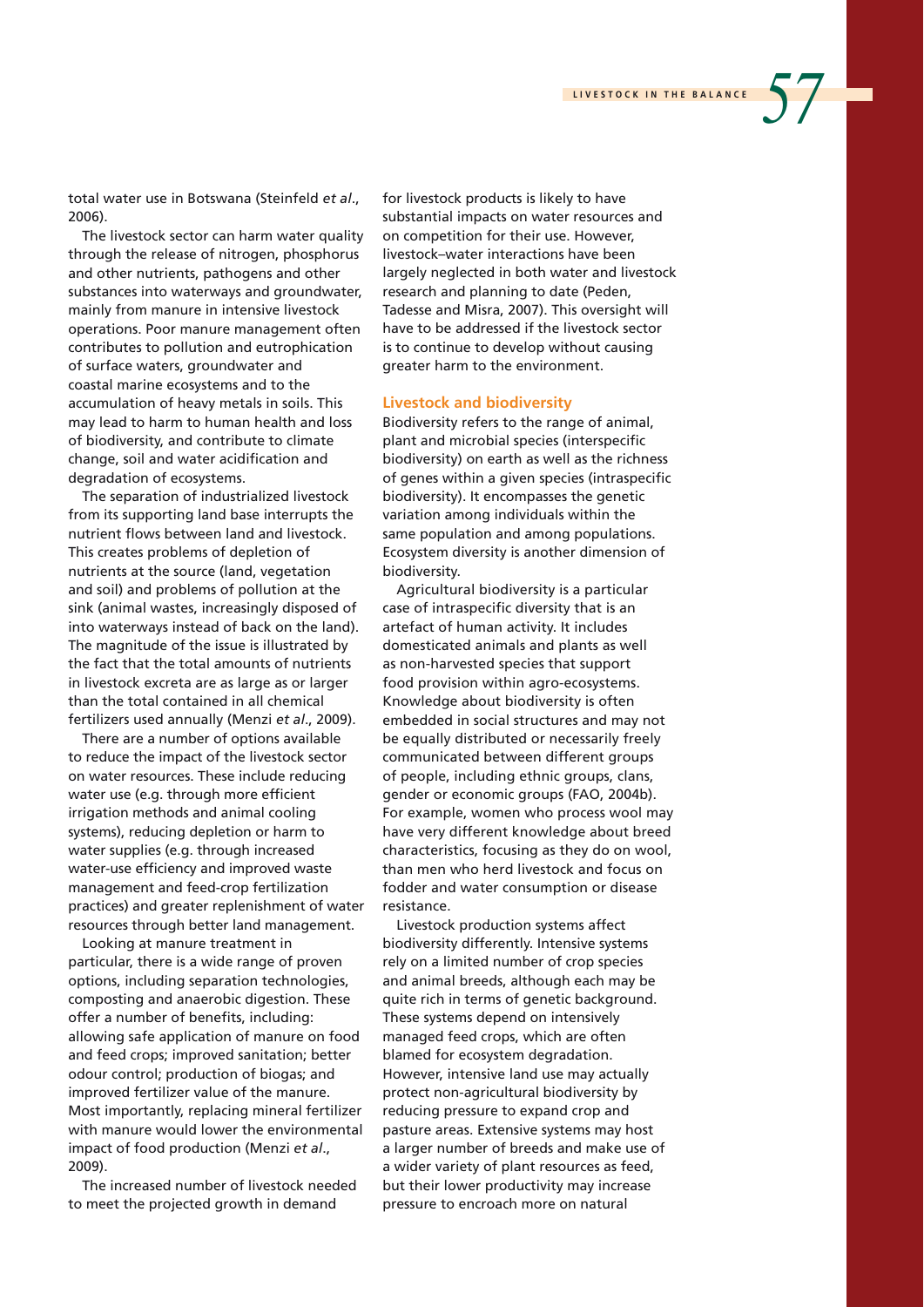habitats. In general, the effect of livestock on biodiversity depends on the magnitude of livestock impacts or the extent to which biodiversity is exposed to those impacts, how sensitive the biodiversity in question is to livestock and how it responds to the impacts (Reid *et al*., 2009).

Many livestock breeds – a component of agricultural biodiversity – are at risk of disappearing, in large part as a result of increasing use of a narrow range of livestock breeds in intensive systems. Box 11 addresses the need to conserve domestic animal diversity.

According to the Millennium Ecosystem Assessment (MEA, 2005), the most important direct drivers of biodiversity loss and ecosystem service changes are: habitat change (such as land-use changes, physical modification of rivers or water withdrawal from them, loss of coral reefs, and damage to sea floors resulting from trawling); climate change; invasive alien species; overexploitation; and pollution. Livestock contribute directly or indirectly to all these drivers of biodiversity loss, from the local to global levels. Typically, biodiversity loss is caused by a combination of various processes

#### BOX 11

#### **Conserving animal genetic resources**

The livestock species contributing to today's agriculture and food production are shaped by a long history of domestication and development. Developments in the late twentieth century – including increased commercialization of livestock breeding, rising demand for animal products in the developing world, production differentials between developed and developing countries, new reproductive biotechnologies that facilitate the movement of genetic material and the feasibility to control production environments independently of the geographical location – have led to a new phase in the history of international gene flows. International transfer of genetic material occurs on a large scale, both within the developed world and from developed to developing countries. These flows are focused on a limited number of breeds. There is also some movement of genetic resources from developing to developed regions, largely for research purposes. Today, the world's most widespread cattle breed, the Holstein-Friesian, is found in at least 128 countries. Among other livestock species, Large White pigs are reported in 117 countries, Saanen goats in 81 countries, and Suffolk sheep in 40 countries.

FAO's Domestic Animal Diversity Information System (http://dad.fao.org), a global databank for animal genetic

resources, is the most comprehensive global information source on livestock genetic diversity. A total of 7 616 breeds are recorded in the Global Databank, comprising 6 536 local breeds and 1 080 transboundary breeds. Of these, 1 491 are classified as being "at risk".1 The true figure is likely to be even higher, as population data are unavailable for 36 percent of breeds. The regions with the highest proportion of their breeds classified as at risk are Europe and the Caucasus (28 percent of mammalian breeds and 49 percent of avian breeds) and North America (20 percent of mammalian breeds and 79 percent of avian breeds). These two regions have highly specialized livestock industries, in which production is dominated by a small number of breeds. However, problems elsewhere may be obscured by the large number of breeds with unknown risk status. In Latin America and the Caribbean, for example, 68 percent of mammalian breeds and 81 percent of avian breeds are classified as being of unknown risk status. The figures for Africa are 59 percent for mammals and 60 percent for birds. This lack of data is a serious constraint to effective prioritization and planning of breed conservation efforts. There is a need for improved surveying and reporting of breed population size and structure, and of other breed-related information.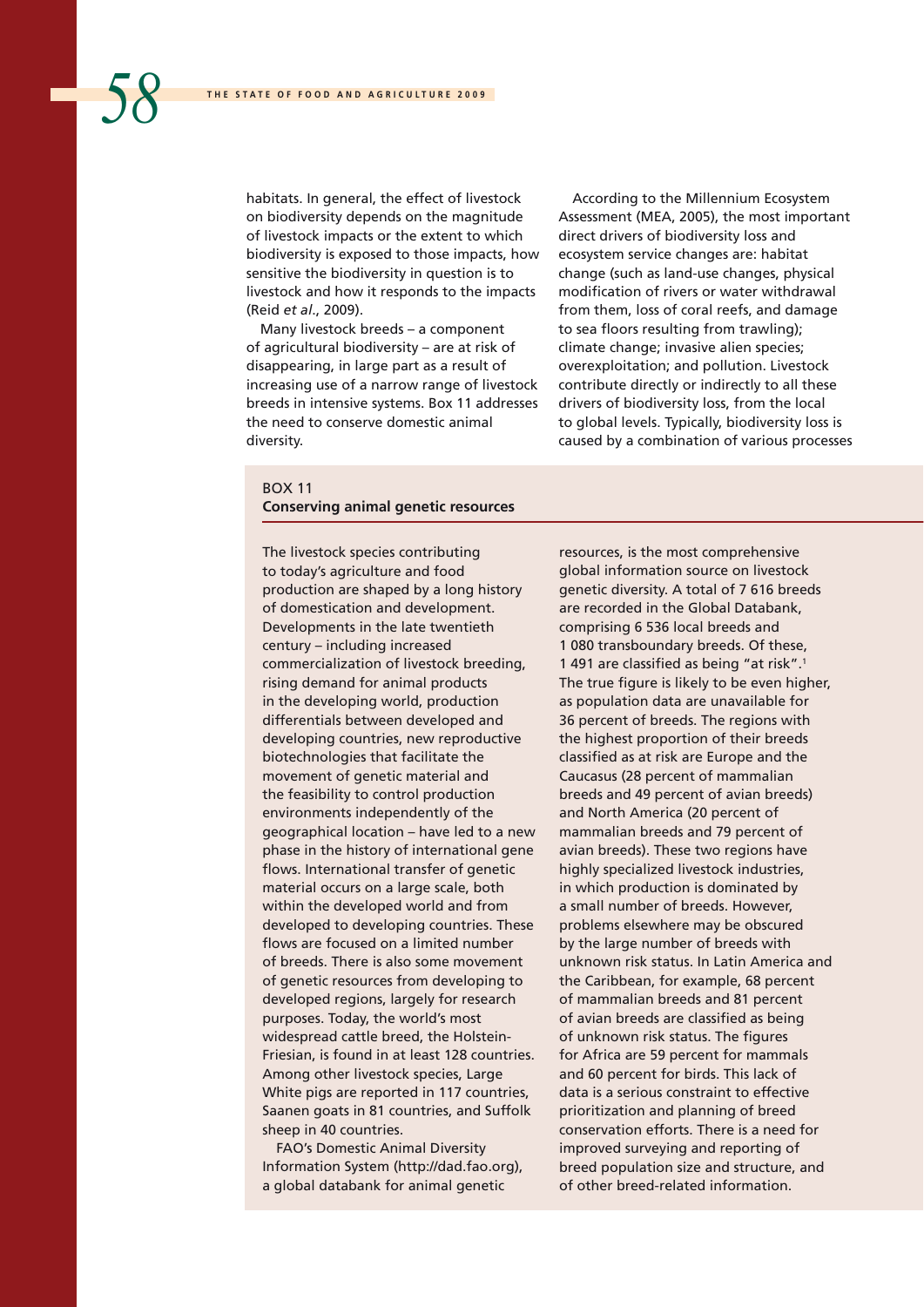of environmental degradation. This makes it difficult to isolate the contribution of the livestock sector. A further complication is represented by the many steps in the animal food product chain at which environmental impact occurs.

Livestock-related land use and landuse change modify ecosystems that are the habitats for given species. Livestock contribute to climate change (see "Livestock and climate change", below), which in turn has an impact on ecosystems and species. The sector also directly affects biodiversity through transfer of invasive alien species

and overexploitation, for example through overgrazing of pasture plants. Water pollution and ammonia emissions, mainly from industrial livestock production, reduce biodiversity, often drastically in the case of aquatic ecosystems. Pollution from livestock enterprises, as well as overfishing to provide fishmeal for animal feed, reduces biodiversity in marine ecosystems (Reid *et al*., 2009).

Livestock first started to affect biodiversity when animals were domesticated millennia ago and provided humans with a way to exploit new resources and territories that

The rapid spread of intensive livestock production that utilizes a narrow range of breeds has contributed to the marginalization of traditional livestock production systems and the associated animal genetic resources. Global production of meat, milk and eggs is increasingly based on a few highoutput breeds – those that under current management and market conditions are the most profitable in industrialized production systems. Policy measures are necessary to minimize the loss of the global public goods embodied in animal genetic diversity.

Acute threats such as major disease epidemics and disasters of various kinds (droughts, floods, military conflicts, etc.) are also a concern – particularly in the case of small, geographically concentrated breed populations. The overall significance of these threats is difficult to quantify.

Threats of this kind cannot be eliminated, but their impacts can be mitigated. Preparedness is essential in this context, as ad hoc actions taken in an emergency will usually be far less effective. Knowledge of which breeds have characteristics that make them priorities for protection, and how they are distributed geographically and by production system, is fundamental to such plans, and more broadly to sustainable livestock diversity management. From a livelihood perspective, local knowledge

of men and women continues to be an important asset for resource-poor people, especially in terms of increased food security and health.

In September 2007, the international community adopted the first ever *Global Plan of Action for Animal Genetic Resources* (FAO, 2007b), comprising 23 strategic priorities aimed at combating the erosion of animal genetic diversity and at using genetic resources sustainably. They also adopted the *Interlaken Declaration on Animal Genetic Resources.* The Declaration recognizes that there are significant gaps and weaknesses in national and international capacities to inventory, monitor, characterize, sustainably use, develop and conserve animal genetic resources, and that these need to be addressed urgently. It also calls for mobilization of substantial financial resources and long-term support for national and international animal genetic resources programmes.

<sup>&</sup>lt;sup>1</sup> A breed is categorized as at risk if the total number of breeding females is less than or equal to 1 000 or the total number of breeding males is less than or equal to 20, or if the overall population size is greater than 1 000 and less than or equal to 1 200 and decreasing and the percentage of females being bred to males of the same breed is below 80 percent. *Sources:* FAO, 2007b and 2007c.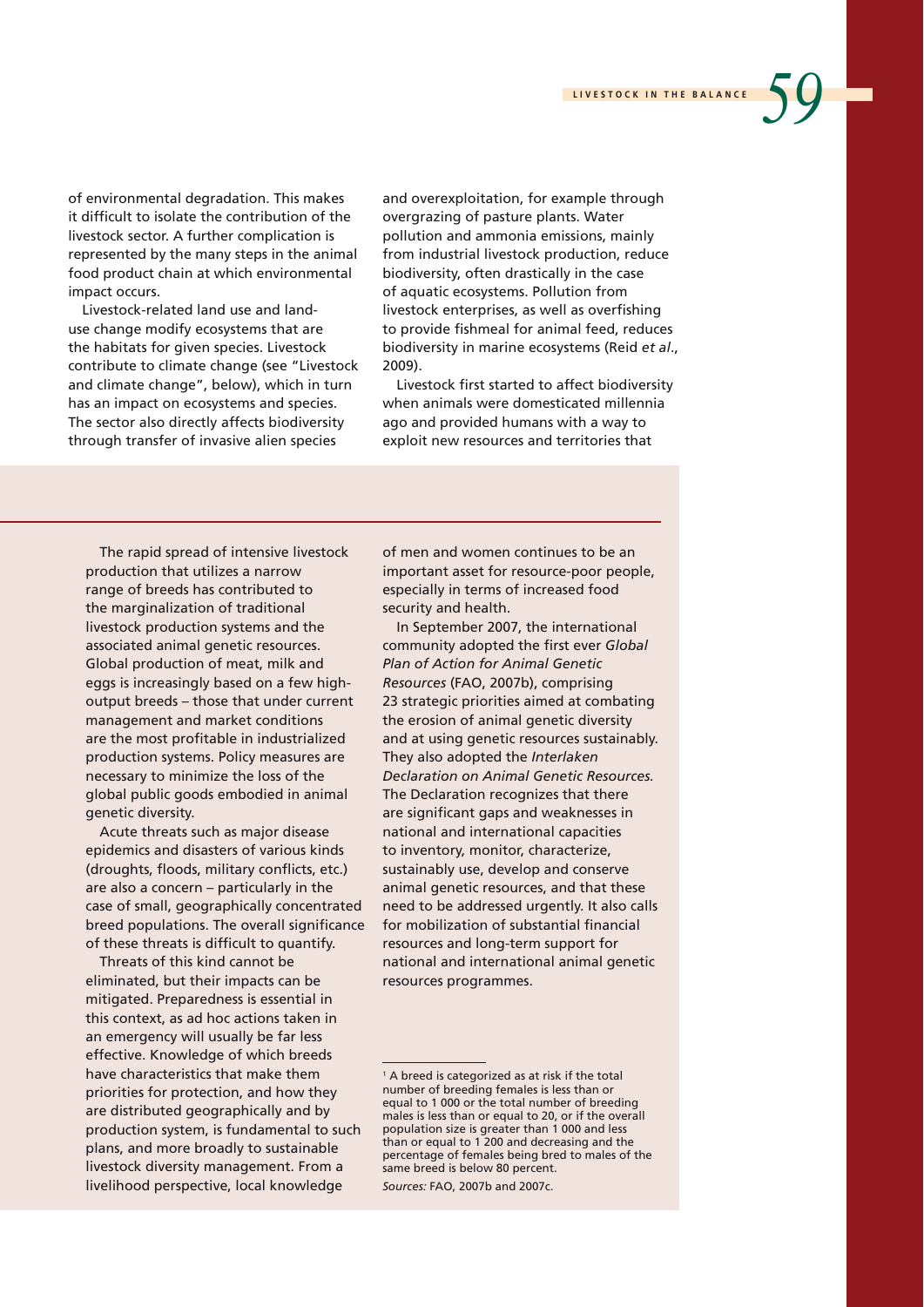had previously been unavailable. Current degradation processes are superimposed on these historical changes, which continue to affect biodiversity.

### **Differences in impacts between species and production systems**

There are significant differences in the environmental impact between species, and between the different forms of livestock production. Both intensive and extensive production systems may damage the environment, but in different ways. Pressure to expand production, either through intensification (increasing output per unit of land by increasing non-land inputs) or area expansion (increasing output by expanding land in production without changing inputs per unit of land), can have negative environmental consequences unless the value of common-property resources and the cost of negative externalities are fully recognized and accounted for.

#### *Species*

Cattle provide many products and services, including beef, milk and traction. In many mixed farming systems, cattle are usually well integrated in nutrient flows and can have a positive environmental impact (Steinfeld, de Haan and Blackburn, 1998) (see Table 13). In many developing countries, cattle and buffalo provide draught power for field operations; in some areas, particularly parts of sub-Saharan Africa, use of animal traction is increasing, substituting for fossil fuel use. Cattle manure is a good fertilizer; it presents a low risk of over-fertilization and improves soil structure. Livestock also use crop residues and agro-industrial by-products, such as molasses cake and brewers grains, some of which would otherwise be burned. However, cattle in extensive production systems in developing countries often have limited productivity. As a result, a large share of feed is spent on the animal's maintenance rather than on producing products or services useful to people. The result is inefficient use of resources and often high levels of environmental damage per unit of output, particularly in overgrazed areas.

Dairy cattle require large amounts of bulky fibrous feed in their diets. As a result, dairy herds need to be close to the source of their feed, more so than other forms of marketoriented livestock production. This provides greater opportunities for nutrient cycling, which is beneficial to the environment. However, excessive use of nitrogen fertilizer on dairy farms is one of the main causes of high nitrate levels in surface water in OECD countries (Tamminga, 2003). Manure runoff and leaching from large-scale dairy operations may also contaminate soil and water.

Beef is produced in a wide range of systems that operate at different intensities and scales. At both ends of the intensity spectrum, considerable environmental damage can occur. On the extensive side, cattle are often involved in degradation of vast grassland areas and are a contributing factor to deforestation through clearing of forest to provide pastureland (Table 13). The resulting carbon emissions, biodiversity losses and negative impacts on water flows and quality constitute major environmental impacts. On the intensive side, concentration of livestock in feedlots often results in soil and water pollution, as the amount of manure and urine produced far exceed the capacity of surrounding land to absorb nutrients. Moreover, cattle in feedlots require more concentrate feed per kilogram of output than do poultry or pigs; as a result, they have significantly higher resource requirements and hence greater environmental impact. Greenhouse gas emissions are also substantial from all livestock production systems. In extensive systems, most GHGs result from land degradation and enteric fermentation, whereas in intensive operations manure is the main source of GHGs. The higher relative productivity of animals and lower fibre content of feed rations in intensive operations reduce methane emissions from enteric fermentation when expressed per unit of animal product.

The production of sheep and goats is usually extensive, except for small pockets of feedlots in the Near East and West Asia and in North America. The capacity of small ruminants, particularly goats, to grow and reproduce under conditions that cannot support any other form of agricultural production makes them useful and very often essential to poor farmers pushed into these environments for lack of alternative livelihoods. However, sheep and goats can severely reduce land cover and the potential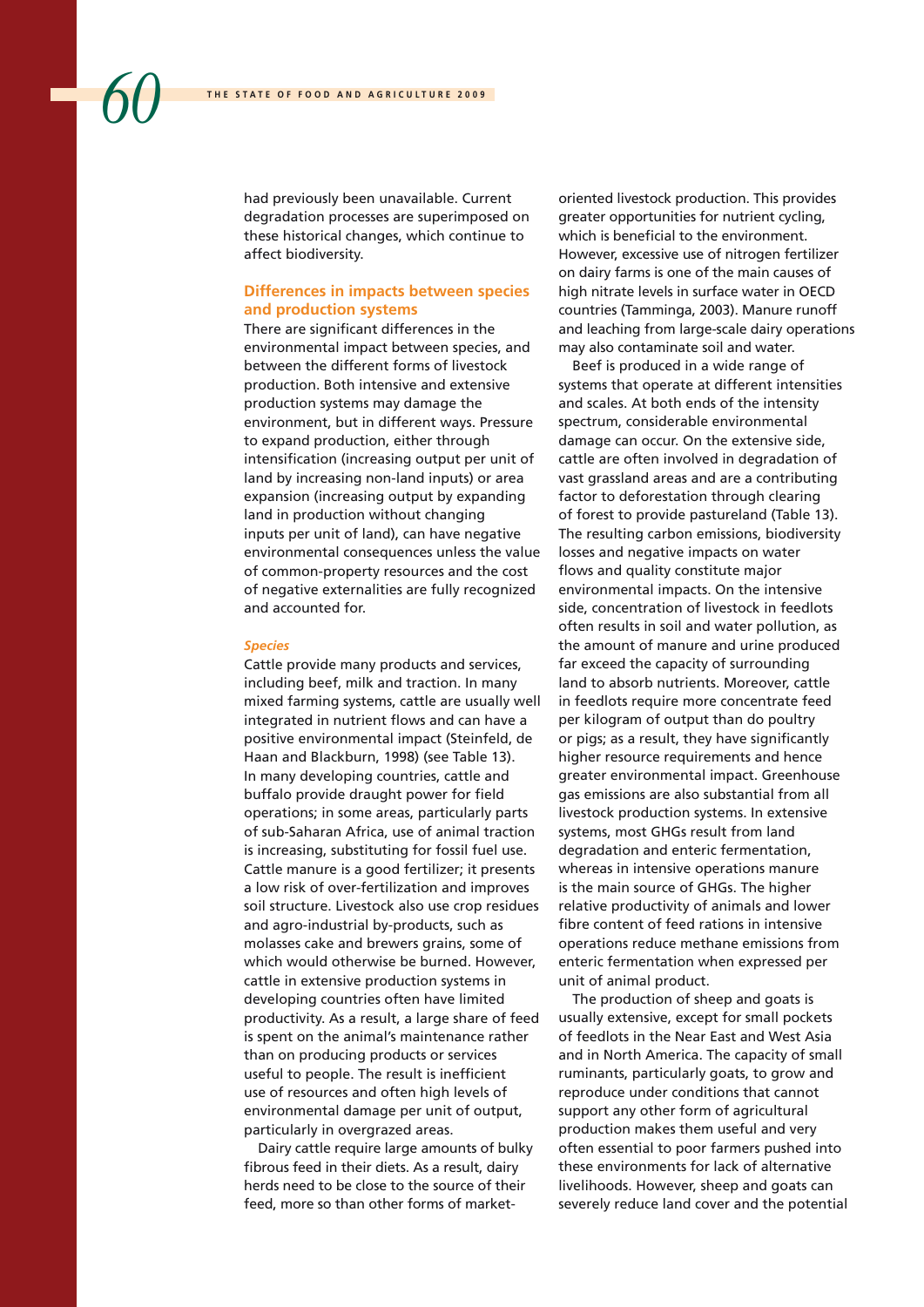### for forest regrowth. Under overstocked conditions, they are particularly damaging to the environment through degradation of vegetative cover and soil.

Pigs in traditional mixed systems, fed on household waste and agro-industrial by-products, turn biomass that would otherwise go to waste into high-value animal protein. Pigs also require less feed per unit of output than ruminants. As such, they have lower demand for land for feed production. However, it is estimated that pigs in mixed systems now account for only about 35 percent of global production. Pig manure can be a valuable fertilizer but crop producers generally prefer cattle and poultry waste because pig manure has a strong odour and often comes in a slurry form. It is, however, well adapted to use in biogas digestors.

Poultry production systems have undergone the most extensive structural change of any livestock subsector. In OECD countries, production is almost entirely industrial, while in many developing countries it is already predominantly industrial. Among traditional livestock species (excluding fish), poultry is the most efficient feed converter, and industrial poultry production is thus the most efficient form of livestock production, despite its dependence on feedgrains and other high-value feed material. Poultry manure has a high nutrient content, is relatively easy to manage and is widely used as fertilizer; it is also sometimes used in feed for ruminants. Other than that caused by feed-crop production, the environmental damage caused by poultry is much less than that caused by other species, although it may be locally important.

#### *Production systems*

As discussed in Chapter 2, in response to escalating demand for livestock products, the livestock sector is undergoing structural change towards more capital-intensive systems, specialized and larger production units relying on purchased inputs, higher animal productivity and greater geographical concentration. This has altered the environmental impacts of the sector. It has also offered the sector new options for mitigating such impacts, with a range of cost, socio-economic and gender implications.

The structural changes in livestock production are often detrimental to the environment but also bear opportunities for mitigation. Table 13 shows preliminary observations on the environmental impacts associated with different level of intensity in production, also discussed below. With the specialization of crop and livestock activities and in areas of animal waste concentration, nutrient cycles traditionally achieved in mixed crop–livestock systems are being broken. The cost of transporting nutrients to cropland is often prohibitive (especially for water-rich slurries), and manure is disposed of in the local environment, often exceeding its absorption capacity. This often causes severe water and soil pollution, particularly in densely populated areas. However, on the positive side, the growing scale and geographical concentration of livestock production facilitate the implementation of environmental policies by reducing enforcement costs; the higher profitability of production units attenuates costs of compliance, while the concentration of production in a smaller number of easily accessible units minimizes monitoring costs.

Longer food chains, driven by the concentration of consumers in urban centres, mean that production systems have to bridge long geographical distances between the site of feed production and the consumer. Decreasing transport costs have allowed the relocation of production and processing activities to minimize production costs. Globally, this process has helped to overcome local resource constraints and allowed people located in food-deficit areas to be fed. However, it also involves largescale extraction and transfers of nutrients and virtual water embedded in feed and animal products, with detrimental long-term consequences for ecosystems and soil fertility.

Improved animal productivity and feed conversion efficiency have been achieved through the application of a wide range of technologies, including feeding, genetics, animal health and housing. The shift towards monogastric species, and poultry in particular, has further improved the sector's feed conversion efficiency. This has resulted in substantially less land and water being needed to produce feed to achieve the levels of production to meet current demand.

Productivity gains are, however, also associated with a number of environmental concerns. The relatively low resistance to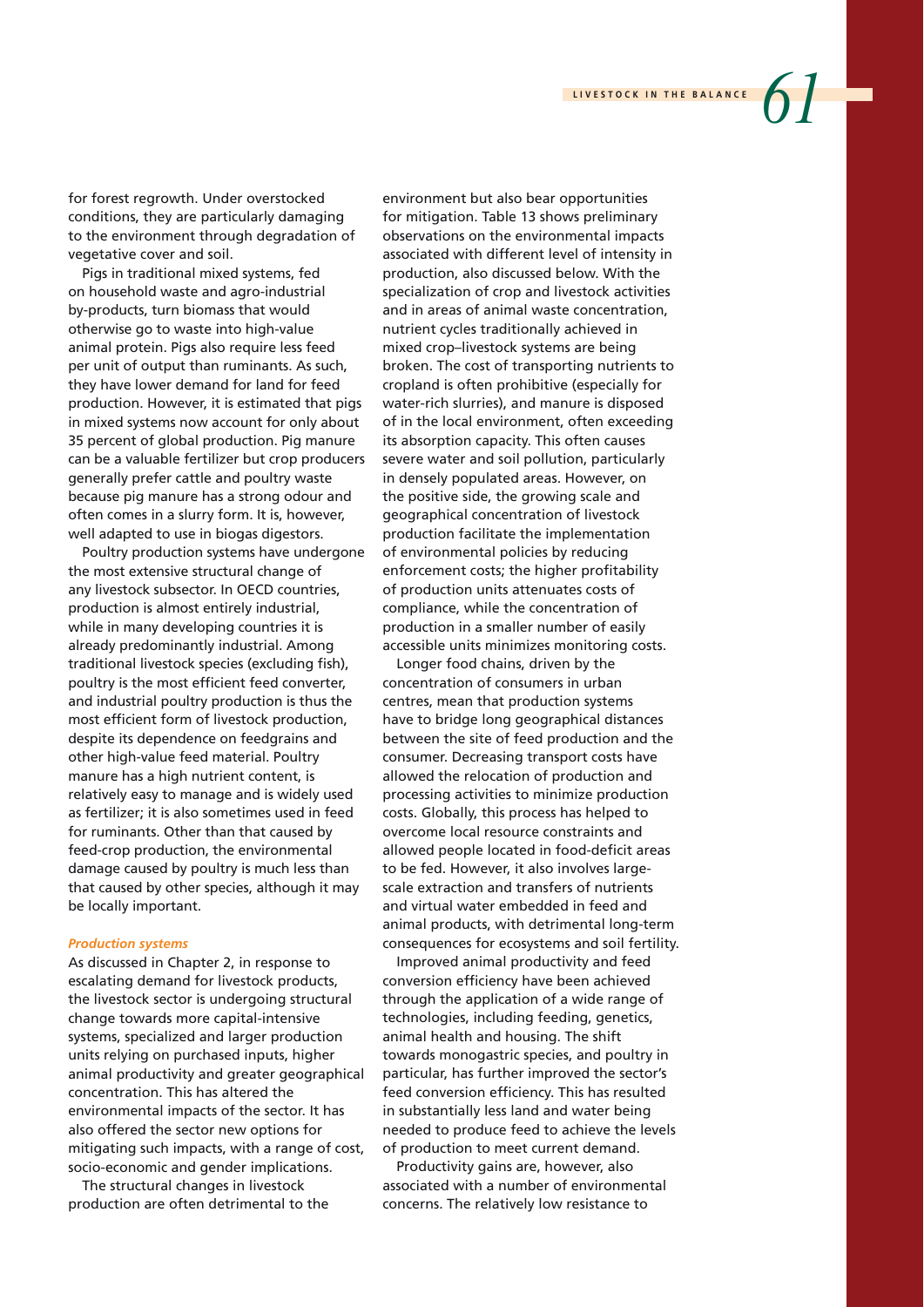### **TABLE 13**

#### **Major environmental impacts of different production systems1**

|                                                                                                           | <b>RUMINANT SPECIES</b><br>(CATTLE, SHEEP, ETC.) |                                 | <b>MONOGASTRICS</b><br>(PIGS, POULTRY)     |                              |  |  |
|-----------------------------------------------------------------------------------------------------------|--------------------------------------------------|---------------------------------|--------------------------------------------|------------------------------|--|--|
|                                                                                                           | <b>Extensive</b><br>grazing <sup>2</sup>         | <b>Intensive</b><br>systems $3$ | <b>Traditional</b><br>systems <sup>4</sup> | <b>Industrial</b><br>systems |  |  |
| <b>GREENHOUSE GAS EMISSIONS</b>                                                                           |                                                  |                                 |                                            |                              |  |  |
| CO <sub>2</sub> emissions from land<br>use and land-use change<br>for grazing and feed-crop<br>production | ---                                              |                                 | ns                                         | - -                          |  |  |
| $CO2$ emissions from energy and<br>input use                                                              | ns                                               | - -                             | ns                                         | - -                          |  |  |
| Carbon sequestration in<br>rangelands                                                                     | + +                                              | ns                              | ns                                         | ns                           |  |  |
| <b>Methane emissions from</b><br>digestion                                                                | ---                                              | - -                             | ns                                         | ns                           |  |  |
| Nitrous oxide from manure                                                                                 |                                                  |                                 | ns                                         | - -                          |  |  |
| <b>LAND DEGRADATION</b>                                                                                   |                                                  |                                 |                                            |                              |  |  |
| <b>Expansion into natural habitat</b>                                                                     |                                                  | ns                              | ns                                         |                              |  |  |
| Overgrazing<br>(vegetation change, soil<br>compaction)                                                    |                                                  | ns                              | ns                                         | ns                           |  |  |
| Intensive feed production<br>(soil erosion)                                                               | ns                                               | - -                             | ns                                         |                              |  |  |
| Soil fertilization                                                                                        | ٠                                                | ٠                               | ٠                                          | + +                          |  |  |
| <b>WATER DEPLETION AND</b><br><b>POLLUTION</b>                                                            |                                                  |                                 |                                            |                              |  |  |
| <b>Alteration of water cycle</b>                                                                          | - -                                              | ۰                               | ns                                         | ns                           |  |  |
| Pollution with nutrients,<br>pathogens and drug residues                                                  | ns                                               | - -                             | ns                                         |                              |  |  |
| <b>BIODIVERSITY</b>                                                                                       |                                                  |                                 |                                            |                              |  |  |
| Habitat destruction from feed-<br>crop production and animal<br>wastes                                    |                                                  | ٠                               | ns                                         |                              |  |  |
| Habitat pollution from feed-<br>crop production and animal<br>wastes                                      | ns                                               | - -                             | ns                                         |                              |  |  |
| Loss of domestic animal genetic<br>diversity                                                              | ns                                               | - -                             | ns                                         |                              |  |  |
| <b>Ecosystem maintenance</b>                                                                              | $+ +$                                            | ns                              | ns                                         | ns                           |  |  |

<sup>1</sup> Observed relationships under common management practices.<br><sup>2</sup> Extensive grazing systems for ruminants are predominantly based on natural grasslands in marginal environments.<br><sup>3</sup> Intensive systems for ruminants are gene

varieties and pesticides), with supplementary feeding or confined feeding of grain and silage. 4 Traditional systems for monogastrics include mixed farming systems or backyard scavenging systems.

*Note:* ns = not significant.

*Source:* FAO.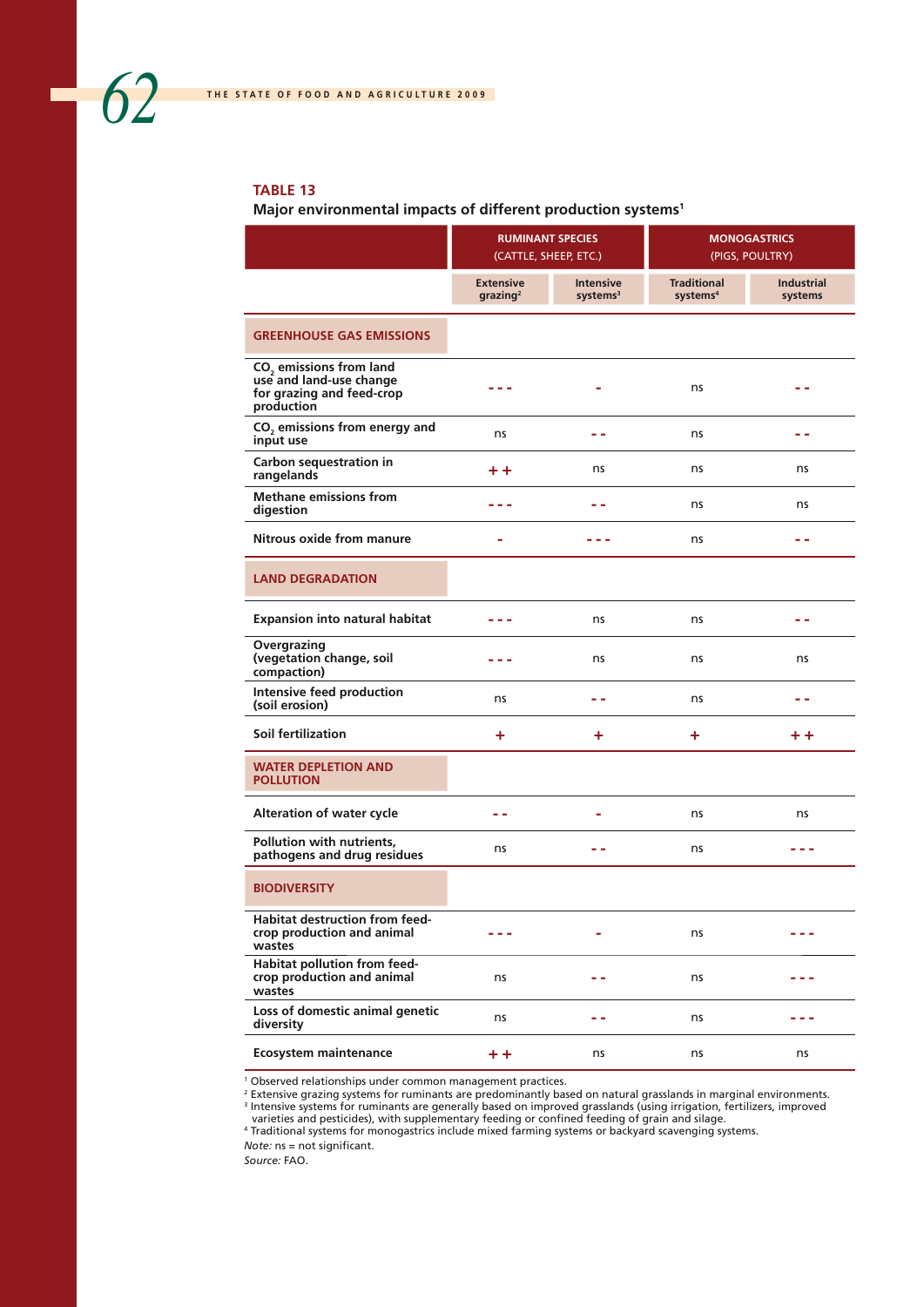diseases of highly productive breeds, the concentration of large numbers of animals in large production units and the need to avoid disease outbreaks has led producers to use substantial amounts of drugs, often as routine preventive measures. Residues from these drugs pass into the environment, harming ecosystems and public heath. In particular, the sometimes indiscriminate use of antibiotics has led to the selection of antibiotic-resistant strains of bacteria, now threatening human health in Europe and North America (Johnson *et al*., 2009). Highly productive breeds also require a tighter control of their environment (temperature, light) than traditional breeds, thus increasing water and energy consumption.

Deforestation and land degradation are the main processes through which extensive grazing systems emit GHGs. Range management can be improved to prevent carbon losses and sequester carbon, turning extensive systems into net GHG removers. Intensification and restoration of pasture and fodder production, driven by rising land prices, generally also have other positive environmental consequences as they limit land expansion and improve feed quality. The latter, in turn, contributes to the reduction of methane emissions from enteric fermentation. Nutrient overloads in dairy production areas have generally been related more to the import of nutrients through supplementary feed and fertilizer for silage production than to deficiencies in pasture management.

Overall, the change from traditional mixed and extensive systems to more intensive systems has probably had a positive effect in improving land- and water-use efficiency but negative effects on water pollution, energy consumption and genetic diversity. Moreover, traditional and mixed systems have been unable to meet the burgeoning demand for livestock products in many developing countries, not only in terms of volume but also in terms of sanitary and other quality standards. Intensification of production appears thus indispensable, while avoiding excessive geographical concentration of animals.

The potential to improve the environmental performance of intensive systems is also greater than for traditional and extensive systems. Experience shows that when economic incentives are properly set, productivity gains associated with capital and labour intensification significantly improve the efficiency of natural-resource use; where resources and pollution are priced appropriately, intensification of production has been associated with improved environmental efficiency (less consumption of natural resources and lower emissions per unit of animal product). This is already the case for land use on a global scale, but also for water and nutrients in an increasing number of OECD countries.

### **Livestock and climate change**

Global average surface temperatures have increased by about 0.7 °C in the last century (IPCC, 2007). Ocean temperatures have risen, there has been significant melting of snow and ice in the polar regions and sea levels are projected to rise. The Intergovernmental Panel on Climate Change (IPCC) concludes that anthropogenic GHGs, including carbon dioxide (CO<sub>2</sub>), methane (CH<sub>4</sub>), nitrous oxide (N<sub>2</sub>O) and halocarbons, have been responsible for most of the observed temperature increase since the middle of the twentieth century.

Amid growing concerns over climate change, agriculture, particularly livestock, is increasingly being recognized as both a contributor to the process and a potential victim of it. Policy interventions and technical solutions are required to address both the impact of livestock production on climate change and the effects of climate change on livestock production.

### **The impact of livestock on climate change**

Livestock contribute to climate change by emitting GHGs, either directly (e.g. from enteric fermentation) or indirectly (e.g. from feed-production activities, deforestation to create new pasture, etc.).

Greenhouse gas emissions can arise from all the main steps of the livestock production cycle. Emissions from feed-crop production and pastures are linked to the production and application of chemical fertilizer and pesticides, to soil organic-matter losses and to transport. When forest is cleared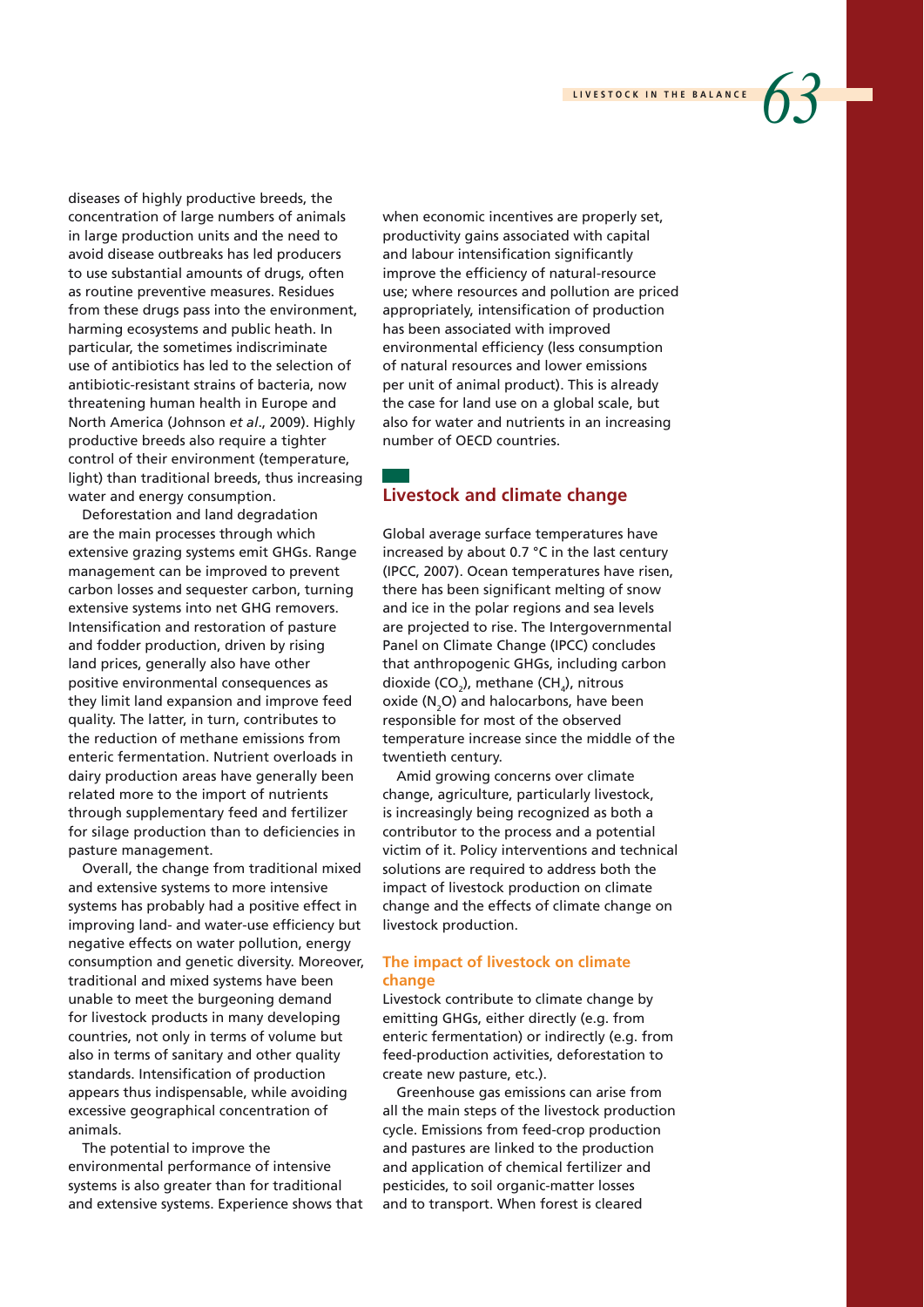for pasture and feed crops, large amounts of carbon stored in vegetation and soil are also released into the atmosphere. In contrast, when good management practices are implemented on degraded land, pasture and cropland can turn into net carbon sinks, sequestering carbon from the atmosphere. At the farm level, methane  $(CH<sub>4</sub>)$  and nitrous oxide  $(N<sub>2</sub>O)$  are emitted from enteric fermentation and manure. In ruminant species (i.e. cattle, buffalo, goat and sheep), microbial fermentation in the rumen converts fibre and cellulose into products that can be digested and utilized by the animals. Methane is exhaled by these animals as a by-product of the process. Nitrous oxide is released from manure during storage and spreading, and methane is also generated when manure is stored in

anaerobic and warm conditions. Finally, the slaughtering, processing and transportation of animal products cause emissions mostly related to use of fossil fuel and infrastructure development.

#### **The impact of climate change on livestock**

Table 14 summarizes the direct and indirect impacts of climate change on grazing and non-grazing livestock production systems. It is likely that some of the greatest impacts of climate change will be felt in grazing systems in arid and semi-arid areas, particularly at low latitudes (Hoffman and Vogel, 2008). Climate change will have far-reaching consequences for animal production through its effects on forage and range productivity. Increasing temperatures and decreasing

#### BOX 12

### **Assessing the contribution of livestock to GHG emissions**

The IPCC Fourth Assessment Report presents agreed levels of overall anthropogenic GHG emissions for defined categories representing economic sectors (e.g. industry, 19.4 percent; agriculture, 13.5 percent; forestry, 17.4 percent; transport, 13.1 percent) (Barker *et al.*, 2007). The IPPC suggests that these figures should be seen as indicative, as some uncertainty remains, particularly with regard to  $\text{CH}_{4}$ , N<sub>2</sub>O and CO<sub>2</sub> emissions. In addition, for agriculture and forestry, the above figures are expressed as gross emissions and do not take into account the existing carbon capture that is the basis for photosynthesis. Emissions associated with animal products fall across several of these categories. Feed production causes emissions in the agriculture, forestry (through land-use change), transport and energy categories. Enteric fermentation and manure management associated with livestock rearing lead to methane and nitrous oxide emissions accounted for under agriculture. Slaughtering, processing and distribution cause emissions accounted for in the industry, energy and transport categories. Taken together in a food chain approach, livestock therefore contribute about 9 percent of total anthropogenic carbon-

dioxide emissions, 37 percent of methane and 65 percent of nitrous oxide emissions (FAO, 2006). The combined emissions expressed in  $CO<sub>2</sub>$  equivalents amount to about 18 percent of anthropogenic GHG emissions.

Along the animal food chain, the major sources and amounts of emissions are:

- Land use and land-use change: 2.5 gigatonnes of  $CO<sub>2</sub>$  equivalent. Includes  $CO<sub>2</sub>$  release from forest and other natural vegetation replaced by pasture and feed crop in the neotropics and carbon releases from soils, such as pasture and arable land dedicated to feed production.
- Feed production (excluding carbon released from soil and plants): 0.4 gigatonnes of  $CO<sub>2</sub>$  equivalent. Includes  $CO<sub>2</sub>$  from fossil fuel used in manufacturing chemical fertilizer for feed crops and  $N_2$ O and ammonia  $(NH<sub>3</sub>)$  released by chemical fertilizers applied to feed crops and from leguminous feed crops.
- Animal production: 1.9 gigatonnes of  $CO_2$  equivalent. Includes  $CH_4$  from enteric fermentation and  $CO<sub>2</sub>$  from on-farm use of fossil fuel.
- Manure management: 2.2 gigatonnes of  $CO_2$  equivalent. Includes  $CH_{4}$ , N<sub>2</sub>O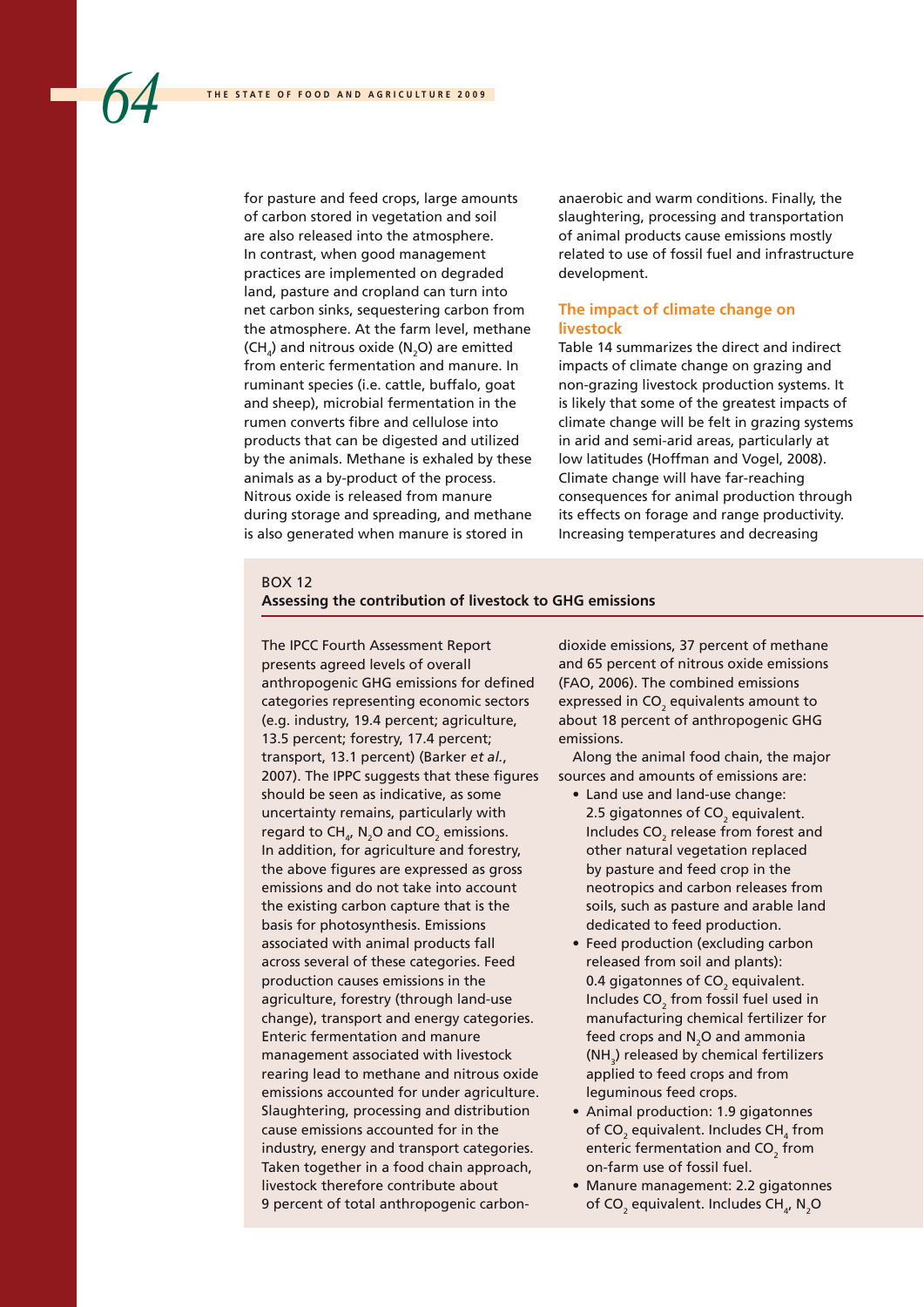### **LIVESTOCK IN THE BALANCE**

rainfall reduce yields of rangelands and contribute to their degradation. Higher temperatures tend to reduce animal feed intake and lower feed conversion rates (Rowlinson, 2008). Reduced rainfall and increased frequency of drought will reduce primary productivity of rangelands, leading to overgrazing and degradation, and may result in food insecurity and conflict over scarce resources. There is also evidence that growing seasons may become shorter in many grazing lands, particularly in sub-Saharan Africa. The probability of extreme weather events is likely to increase.

In the non-grazing systems, which are characterized by the confinement of animals (often in climate-controlled buildings), the direct impacts of climate change can be expected to be limited and mostly indirect

(Table 14). Reduced agricultural yields and increased competition from other sectors are predicted to result in increased prices for both grain and oilcakes, which are major sources of feed in non-grazing systems (OECD–FAO, 2008). The development of energy-saving programmes and policies promoting the use of clean energy may also result in increased energy prices. A warmer climate may also increase the costs of keeping animals cool.

Climate change will play a significant role in the spread of vector-borne diseases and animal parasites, which will have disproportionately large impacts on the most vulnerable men and women in the livestock sector. With higher temperatures and more variable precipitation, new diseases may emerge or diseases will occur in places where they formerly did not. Moreover, climate

and NH<sub>3</sub> mainly from manure storage, application and deposition.

• Processing and international transport: 0.03 gigatonnes of CO $_{\rm 2}$  equivalent. Comparing species, cattle and buffalo are responsible for more of these emissions than are pigs and poultry (see table). Emissions associated with large ruminants are predominantly related to

land-use changes (such as deforestation), pasture management, enteric fermentation and manure management. Cattle and buffalo are responsible for an especially large share of the livestock sector's emissions in Latin America and South Asia, where they are estimated to account for more than 85 percent of the sector's emissions, mainly in the form of methane.

#### **Emissions of greenhouse gases along the animal food chain and estimated relative contribution from major species**

| <b>STEP IN ANIMAL</b><br><b>FOOD CHAIN</b> |      | <b>ESTIMATED EMISSIONS<sup>1</sup></b>                              | <b>ESTIMATED CONTRIBUTION BY SPECIES<sup>2</sup></b> |             |                |                           |  |
|--------------------------------------------|------|---------------------------------------------------------------------|------------------------------------------------------|-------------|----------------|---------------------------|--|
|                                            |      |                                                                     | <b>Cattle and</b><br>buffaloes                       | <b>Pigs</b> | <b>Poultry</b> | <b>Small</b><br>ruminants |  |
|                                            |      | (Gigatonnes) (Percentage of total<br>livestock<br>sector emissions) |                                                      |             |                |                           |  |
| Land use and land-<br>use change           | 2.50 | 36                                                                  |                                                      |             |                | ns                        |  |
| Feed production <sup>3</sup>               | 0.40 | $\overline{7}$                                                      |                                                      |             |                | ns                        |  |
| <b>Animal production4</b>                  | 1.90 | 25                                                                  |                                                      |             |                |                           |  |
| <b>Manure management</b>                   | 2.20 | 31                                                                  |                                                      |             | ns             | ns                        |  |
| <b>Processing and</b><br>transport         | 0.03 | 1                                                                   |                                                      |             |                | ns                        |  |

<sup>1</sup> Estimated quantity of emissions expressed as  $CO_2$  equivalent.

 $\blacksquare$  = lowest to  $\blacksquare$   $\blacksquare$  = highest.

3 Excludes changes in soil and plant carbon stocks.

4 Includes enteric methane, machinery and buildings.

*Note:* ns = not significant.

*Source:* Adapted from Steinfeld *et al.*, 2006.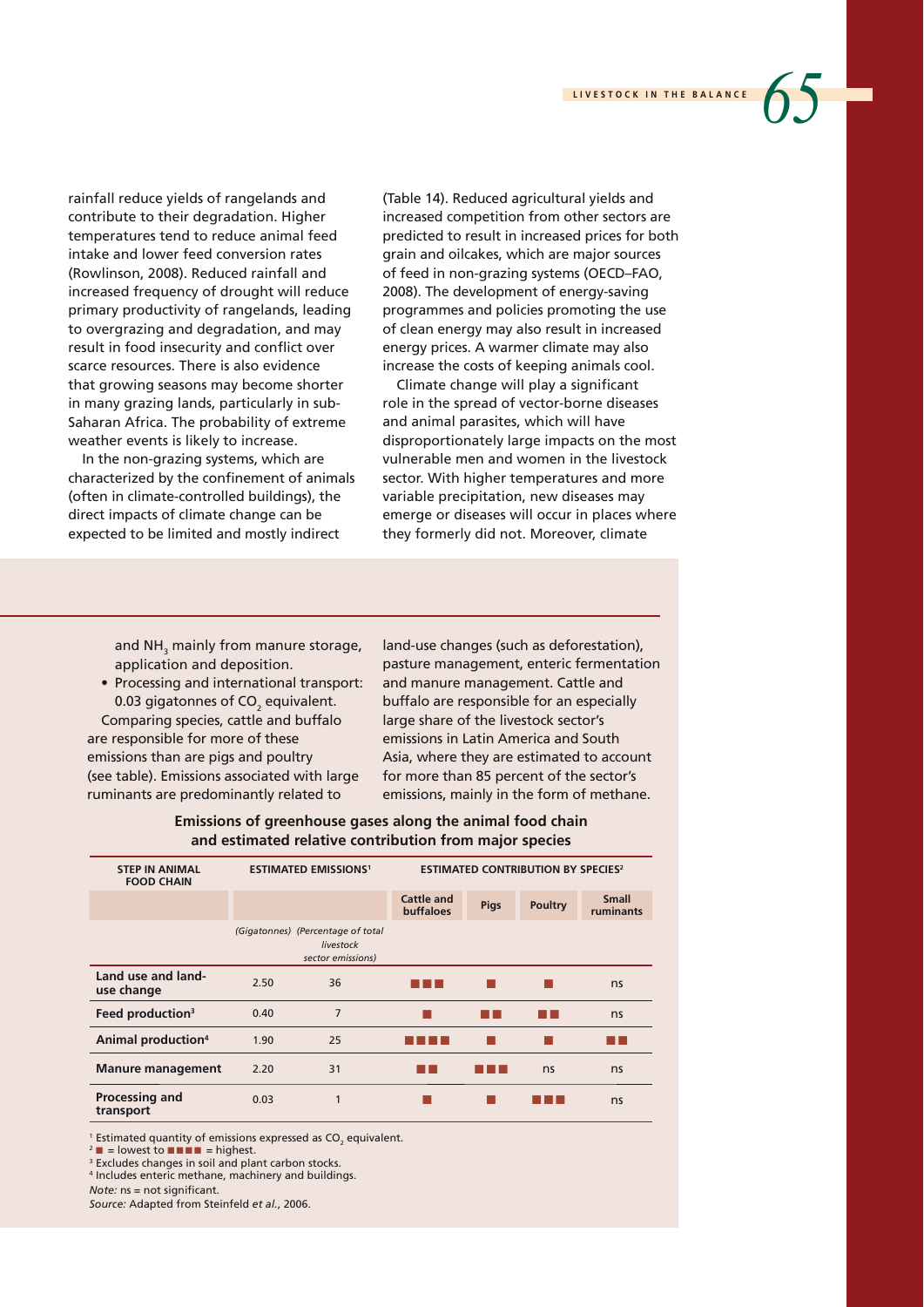#### **TABLE 14**

#### **Direct and indirect impacts of climate change on livestock production systems**

|                         | <b>GRAZING SYSTEMS</b>                                                                                                                                                                                                                                                              | <b>NON-GRAZING SYSTEMS</b>                                                                                                                                                             |
|-------------------------|-------------------------------------------------------------------------------------------------------------------------------------------------------------------------------------------------------------------------------------------------------------------------------------|----------------------------------------------------------------------------------------------------------------------------------------------------------------------------------------|
| <b>DIRECT IMPACTS</b>   | • Increased frequency of extreme weather events<br>• Increased frequency and magnitude of drought and<br>floods<br>• Productivity losses (physiological stress) due to<br>temperature increase<br>• Change in water availability (may increase or<br>decrease, according to region) | • Change in water availability (may increase or<br>decrease, according to region)<br>• Increased frequency of extreme weather events<br>(impact less acute than for extensive systems) |
| <b>INDIRECT IMPACTS</b> | • Agro-ecological changes and ecosystem<br>shifts leading to:<br>- alteration of fodder quality and quality<br>- changes in host-pathogen interactions resulting<br>in an increased incidence of emerging diseases<br>- disease epidemics                                           | • Increased resource prices, e.g. feed, water<br>and energy<br>• Disease epidemics<br>• Increased cost of animal housing,<br>e.g. cooling systems                                      |

*Source:* FAO.

change may result in new transmission mechanisms and new host species. All countries are likely to be subject to increased animal-disease incidence but poor countries are more vulnerable to emerging diseases because of the paucity of veterinary services.

Can climate change benefit livestock? There may be some positive outcomes for the livestock sector from warmer temperatures, but this largely depends on when and where temperature changes happen. General conclusions thus cannot be drawn. For example, higher winter temperature can reduce the cold stress experienced by livestock raised outside. Furthermore, warmer winter weather may reduce the maintenance energy requirements of animals and reduce the need for heating in animal housing.

### **Improving natural-resource use by livestock production**

Measures need to be taken to address the impact of livestock production on ecosystems, which otherwise may worsen dramatically given the projected expansion of the livestock sector. Demand for animal products needs to be balanced with the growing demand for environmental services, such as clean air and water, and recreation areas.

Current prices of land, water and feed resources used for livestock production often do not reflect the true scarcity value of these resources. This leads to their

overuse and to major inefficiencies in the production process. Policies to protect the environment should introduce adequate market pricing for the main inputs, for example, by introducing full-cost pricing of water and grazing. Defining men's and women's property rights and access rights to scarce shared resources is also a key factor in ensuring efficient resource use and preservation of natural resources.

A host of tested and successful technical options are available to mitigate environmental impacts of agricultural activities (Steinfeld *et al*., 2006). These can be used in resource management, in crop and livestock production, and in reduction of post-harvest losses. However, for these to be widely adopted and applied requires appropriate price signals that more closely reflect the true scarcities of production factors, and correction of the distortions that currently provide insufficient incentives for efficient resource use. The recent development of water markets and more appropriate water pricing in some countries, particularly those facing water scarcity, are steps in that direction.

#### **Correcting for environmental externalities**

Although the removal of price distortions at the input and product levels will go a long way to enhancing the technical efficiency of natural-resource use in livestock production, this often may not be sufficient to control the sector's environmental impacts more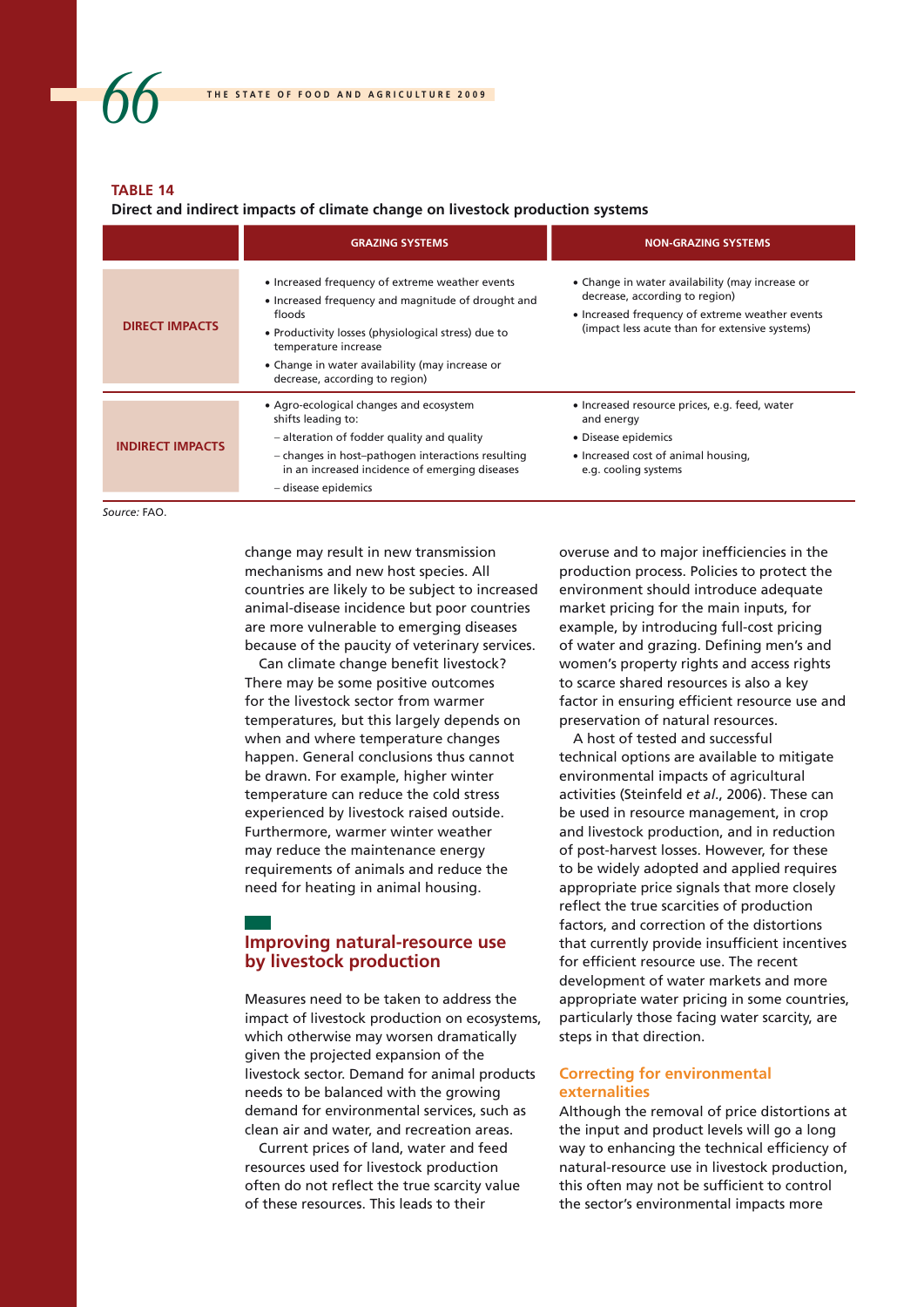**LIVESTOCK IN THE BALANCE** 

effectively. Externalities<sup>4</sup>, both negative and positive, need to be explicitly factored into the policy framework so that the full costs of pollution and other negative environmental impacts are recognized. The application of the "provider gets – polluter pays" principle can be helpful, although the challenge for society is to decide who has the right to pollute and how much.

Correcting for externalities, both positive and negative, will lead livestock producers to make management choices that are less costly to the environment and to society at large. Livestock holders who generate positive externalities need to be compensated, either by the immediate beneficiary (such as for improved water quantity and quality for downstream users) or by the general public (such as for carbon sequestration from reversing pasture degradation).

While regulations remain an important tool in controlling negative externalities, there is a trend towards taxation of environmental damage and provision of financial incentives for environmental benefits. This may gain momentum in future, initially tackling local externalities but increasingly addressing also transboundary impacts through international treaties, underlying regulatory frameworks and market mechanisms. Government policies may be required to provide incentives for institutional innovation in this regard.

The opportunity cost for livestock to use marginal land is changing. In many regions, livestock occupy land for which there is no viable alternative use. Increasingly, other uses (e.g. biodiversity conservation, carbon sequestration, production of feedstock for biofuels) are competing with pasture in some regions. In future, next-generation ethanol production from cellulosic material may emerge as another competitor for rangeland use. Water-related services will probably be the first to grow significantly in importance, with local service provision schemes the first to be widely applied. Biodiversity-related services (e.g. species and landscape conservation) are more complex

to manage because of major methodological issues in the valuation of biodiversity, but they already find a ready uptake where they can be financed through tourism revenues. Carbon sequestration services, through adjustments in grazing management or abandonment of pastures, may also play a much larger role; given the potential of the world's vast grazing lands to sequester large amounts of carbon, mechanisms are being developed to use this potentially cost-effective avenue to address climate change.

Suggesting a shift from current extractive grazing practices to practices that enhance the provision of environmental services raises two questions of paramount importance: How should the profits from environmental services be distributed? And how can poor people who currently derive their livelihoods from extensive livestock benefit from this? *The State of Food and Agriculture 2007* discussed the concept of payments for environmental services and the implications for poverty alleviation in detail (FAO, 2007a).

#### **Accelerating technological change**

A number of technical options could lessen the impacts of intensive livestock production. Good agricultural practices can reduce pesticide and fertilizer use in feed cropping and intensive pasture management. Integration of ecological production systems and technologies can restore important soil habitats and reduce degradation. Improvements in extensive livestock production systems can also make a contribution to biodiversity conservation, including, for example, adoption of silvipastoral and flexible grazing management systems that actually increase biodiversity, quantity of forage, soil cover and soil organic matter and thus reduce water loss and drought impact and increase  $\mathsf{CO}_2$  sequestration. Combining such local improvements with restoration or conservation of an ecological infrastructure at the watershed level may offer a good way to reconcile the conservation of ecosystem function with the expansion of agricultural production.

In industrial and mixed production systems, there is a large gap between current levels of productivity and levels that are technically

<sup>4</sup> An externality is an unintended or undesired side-effect of an economic activity that harms (negative externality) or benefits (positive externality) another party.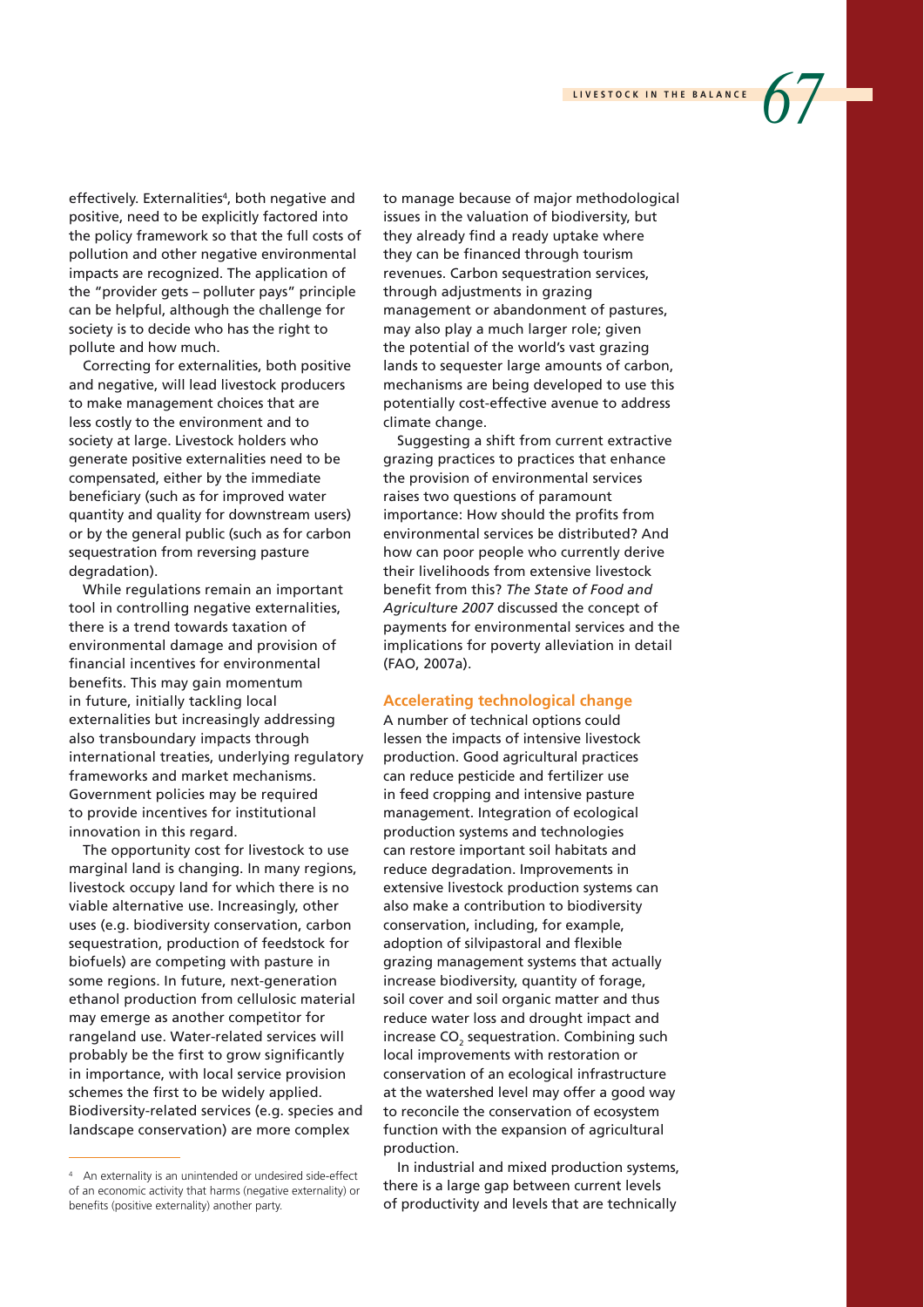attainable, indicating that considerable efficiency gains can be realized through better management. However, achieving these is more difficult in resource-poor areas, which are often also ecologically more marginal areas.

Improved and efficient production technologies exist for most production systems. However, access to relevant information and the capacity to select and implement the most appropriate technologies are constraining factors. These constraints can be reduced through interactive knowledge management, capacity building and informed decision-making at the policy, investment, rural development and producer levels. Technological improvements need to be oriented towards optimal integrated use of land, water, human, animal and feed resources.

#### *Reducing the negative environmental impacts of intensive livestock production*

The environmental problems created by industrial systems mostly derive from their geographical location and concentration. In extreme cases, size may be a problem – sometimes units are so large

#### BOX 13

**The European Union – integrating environmental protection requirements into the Common Agricultural Policy**

Since the Agenda 2000 reform (March 1999), the Common Agricultural Policy (CAP) of the European Union (EU) has had two pillars: a market and income policy (first pillar); and a policy to promote the sustainable development of rural areas (second pillar). A number of measures introduced with the 2003 CAP reform (effective as of January 2005) and the Rural Development Policy 2007–2013 are expected to lead to a mitigation of the environmental impact of livestock production through the following:

- **Decoupling.** The Single Farm Payment decoupled from production has replaced most of the direct payments under different Common Market Organizations. This implies reducing many of the incentives for intensive production associated with increased environmental risks, thus encouraging extensification, decreased livestock numbers, reduced fertilizer use, etc. However, Member States have been allowed to keep a part of the payments coupled, *inter alia*, the suckler cow premium (up to 100 percent), the special beef premium (up to 75 percent), the slaughter premium for cattle (up to 40 percent for adults and 100 percent for calves) and the sheep and goat premium (up to 50 percent).
- **Cross-compliance.** The full granting of income support is now conditional on the respect of: statutory management requirements (relating to the environment, animal welfare and public, animal and plant health), including those stemming from five environmental Directives; minimum standards of good agricultural and environmental conditions (GAECs); and the obligation to maintain land under permanent pasture. This is a further incentive to comply with environmental legislation such as the Nitrates Directive (reduced fertilizer use and improved practices, e.g. for manure management). The GAECs have to include, *inter alia*, provisions related to the maintenance of soil organic-matter levels (e.g. crop rotation and arable stubble management), the protection of soils against erosion and the maintenance of carbon sinks (e.g. through the requirement to maintain permanent pasture).
- v **Assistance to sectors with special problems** (so-called Article 69 measures). Member States may retain by sector (e.g. livestock sector) up to 10 percent of national budget ceilings for direct payments. Payments are made to farmers in the sector (or sectors) concerned by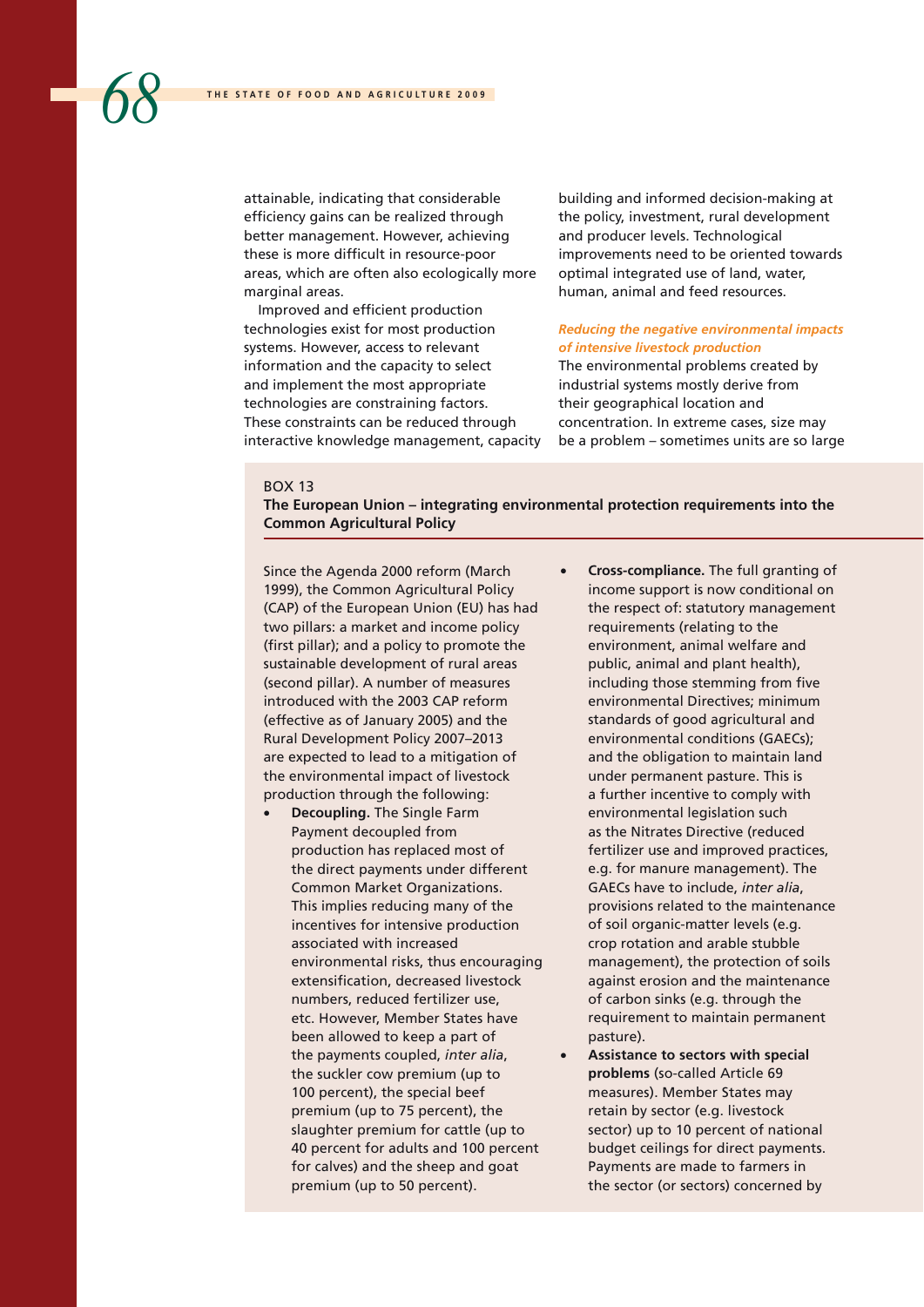### (hundreds of thousands of pigs, for example) that waste disposal will always be an issue, no matter where these units are located.

What is required, therefore, is to bring the amount of waste generated into line with the capacity of locally accessible land to absorb that waste. Industrial livestock must be located as much as possible where cropland within economic reach can be used to dispose of the waste, without creating problems of nutrient loading, rather than geographically concentrating production units in areas favoured by market access or

feed availability, as at present. Policy options to overcome the current economic drivers of the peri-urban concentration of production units include zoning, mandatory nutrient management plans, financial incentives and facilitation of contractual agreements between livestock producers and crop farmers (see Box 14). In Thailand, high taxes were levied on poultry and pig production within a 100 km radius of Bankok, while areas further away enjoyed tax-free status. This led to many new production units being established away from the major consumption centre (Steinfeld *et al*., 2006).

the retention. They can be spent in specific types of farming important for the protection or enhancement of the environment or improving the quality and marketing of agricultural products.

**Modulation.** The Agenda 2000 reform introduced the possibility of shifting support from market policy to measures contributing to environmentally benign practices (the concept is referred to as "modulation"). The 2003 CAP reform made modulation a compulsory measure, with direct payments having to be reduced (by 3 percent in 2005, 4 percent in 2006 and 5 percent in the years from 2007 onwards). The funds are being shifted into rural development, increasing the possibility to stimulate the adoption of environmentally friendly production techniques.

The rural development regulation for the period 2007–2013 provides further opportunities to strengthen the contribution of the CAP to improving the environment. Three key priority areas related to the environment were defined in the Community strategic guidelines for rural development: climate change, biodiversity and water.

In 2008, the CAP underwent a so-called "Health Check" reform. The reform,

in addition to eliminating or phasing out some production-constraining measures (abolition of set-aside of arable land and gradual phasing out of milk quotas), strengthened some of the aforementioned instruments. Beef and veal payments, except the suckler cow premium, are to be fully decoupled by 2012 at the latest. Cross-compliance was amplified with a new GAEC standard concerning the establishment of buffer strips along watercourses. Measures to address disadvantages for farmers in certain regions (Article 68 [ex-Article 69] measures) were made more flexible, covering farmers in the dairy, beef and sheep and goat meat sectors (and in the rice sector) in disadvantaged areas as well as economically vulnerable types of farming in these sectors. The modulation rate was increased by 5 percent, in four steps from 2009 to 2012, and an additional reduction in payments by 4 percent is applied to payments exceeding €300 000 (about US\$425 000). The funds thus obtained are transferred to rural development for the financing of new operations (biodiversity, water management, renewable energies, climate change, accompanying measures for dairy production, and innovation).

*Source:* EU Commission Web site (ec.europa.eu/ agriculture/index\_en.htm).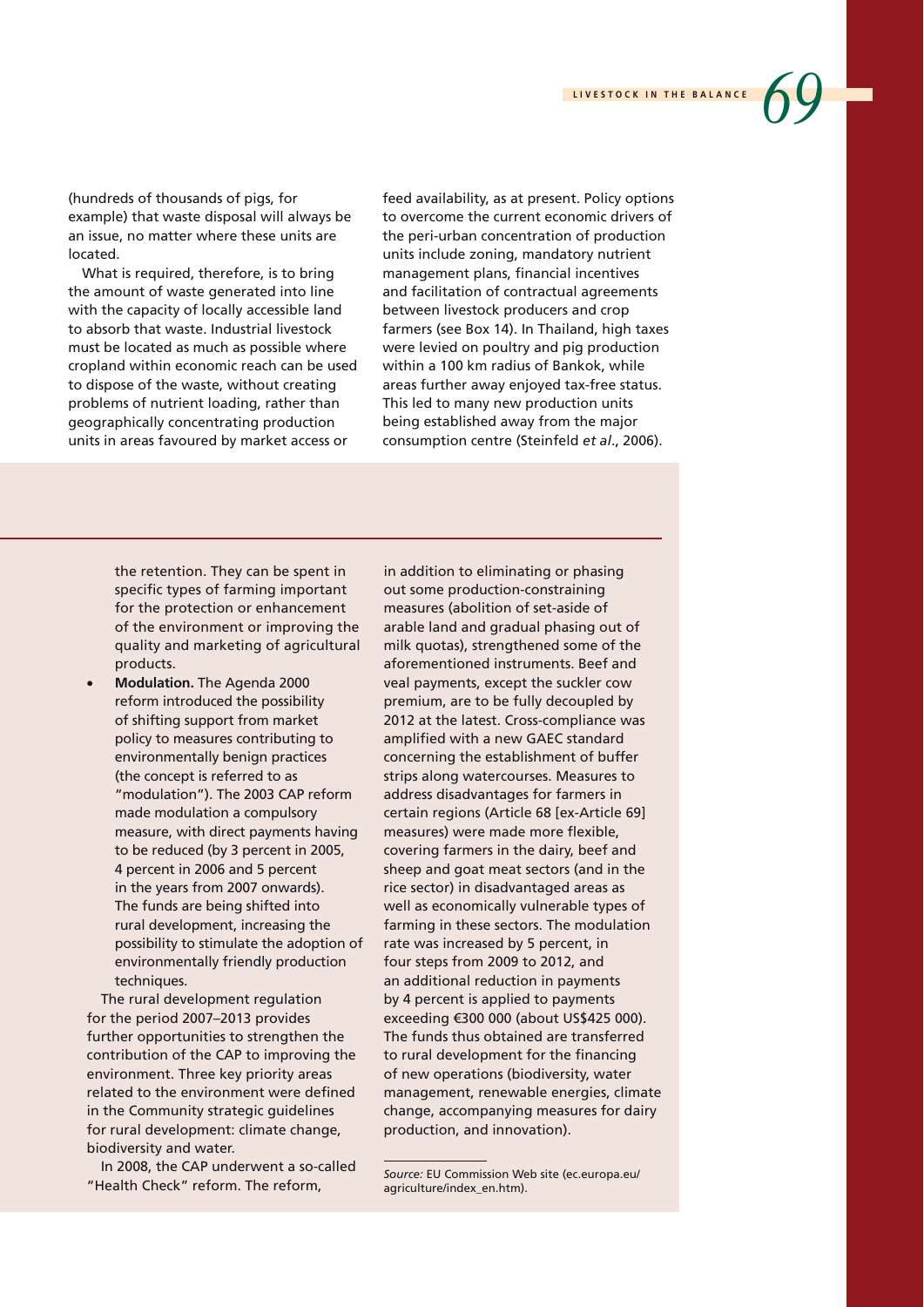### BOX 14 **Reducing nitrate pollution in Denmark**

In Denmark, the intensification of agriculture during the last 50 years disturbed the natural nitrogen cycle, causing significant emissions of ammonia to the atmosphere and nitrate pollution of water. High concentrations of nitrates in groundwater and surface water impaired drinking water quality (EEA, 2003) and caused eutrophication of lakes and coastal marine areas. In the early 1980s, public concern over eutrophication of Danish coastal waters helped motivate the Danish Government to regulate nitrogen emission from the country's agriculture sector.

Beginning in 1985, Denmark adopted a series of action plans and regulatory measures that have dramatically increased nitrogen use efficiency in agriculture and reduced nitrogen pollution (Mikkelsen *et al.*, 2009). Among other things, these plans required livestock producers to increase manure slurry storage capacity, stop spreading slurry during the winter months, adopt mandatory fertilizer budgets to match plant uptake to nutrient applications, install covers on slurry tanks, and reduce stocking density in some areas. In 2001, the Ammonia Action Plan provided subsidies to encourage good manure handling in

Regulations are also needed to deal with heavy-metal and drug-residue issues at the feed and waste levels, and to address other public health aspects, such as food-borne pathogens.

Both industrialized and more-extensive livestock production systems need to strive to minimize possible emissions, with waste management adapted to local conditions. In parallel, there is a need to address the environmental impacts associated with production of feedgrain and other concentrate feed. Feed is usually produced in intensive agricultural systems, and the principles and instruments that have been developed to control environmental issues there need to be widely applied.

animal housing and improved housing design, required covers on dung heaps, banned slurry application by broadcast spreader, and required slurry to be incorporated into the soil within 6 hours of application.

The main instruments of nitrogen regulation in Denmark are mandatory fertilizer and crop-rotation plans, with crop-specific limits on the amount of plant-available nitrogen that can be applied, and statutory norms for the utilization of nitrogen from animal manure. The norms reflect how much nitrogen in the manure is assumed to be plant-available. This also sets a limit on how much mineral fertilizer each farmer may apply. Each year, farmers are required to inform the Ministry of Food how much mineral nitrogen fertilizer they have purchased. The application of nitrogen from animal manure and mineral fertilizer cannot exceed the total nitrogen norm for a given farm.

The regulations have been very successful in reducing nitrogen leaching from soils. However, nitrogen leaching in some water basins is still high and further regional reduction may be needed to achieve good ecological quality in all coastal waters (Dalgaard *et al.*, 2004).

### **Dealing with climate change and livestock**

Livestock can play an important role in both adapting to climate change and mitigating the effects of climate change on human welfare. Efforts to mitigate the effects of livestock on climate change focus on reducing GHG emissions from livestock. Livestock can also help the poor adapt to the effects of climate change. The ability of communities to adapt to and mitigate climate change depends on their socioeconomic and environmental circumstances and their access to the right information and technology.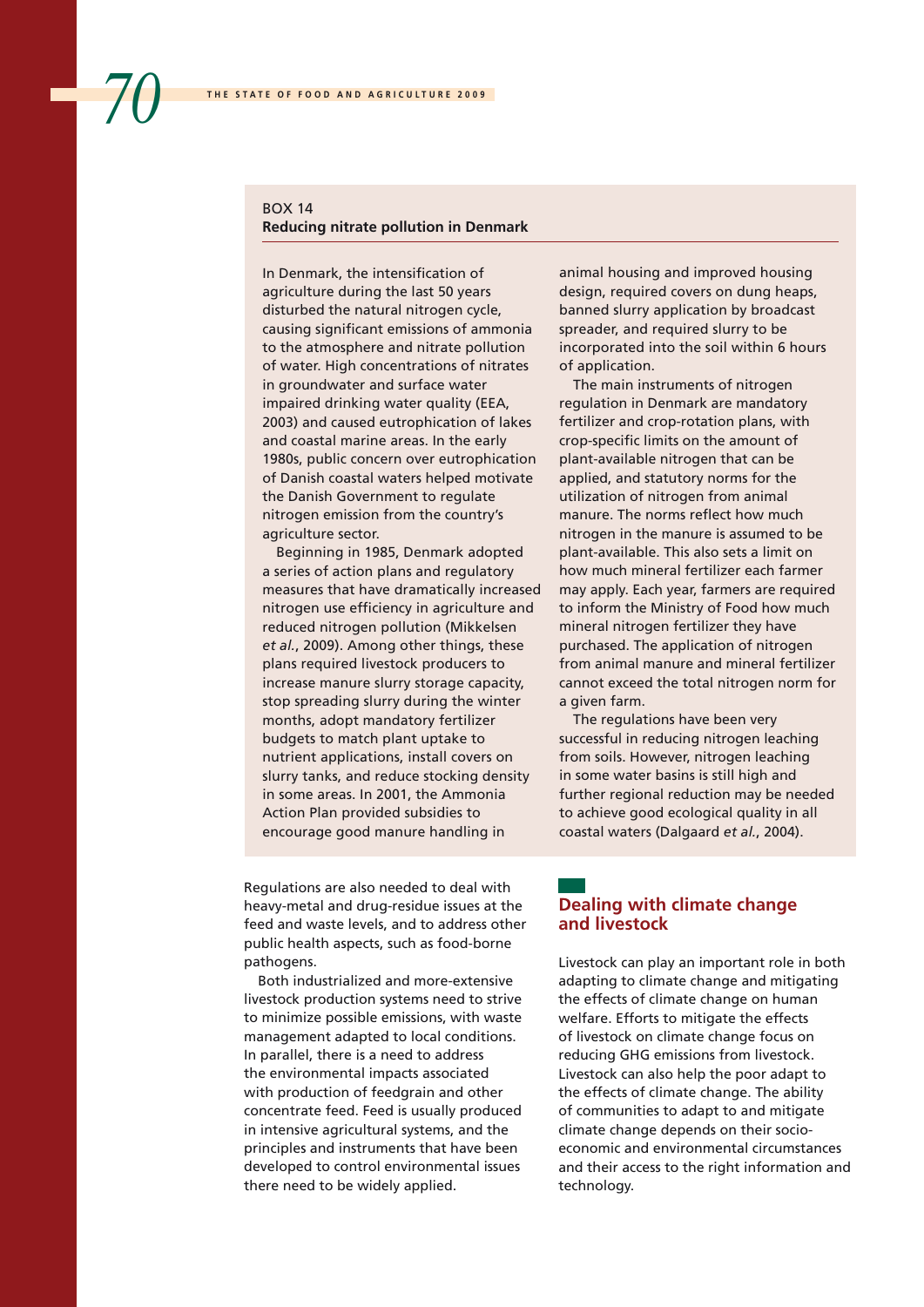An important question to consider is how to blend adaptation and mitigation strategies. This requires a careful analysis of the trade-offs between economic growth, equity and environmental sustainability. Dealing with climate change poses challenges for growth and development, particularly in the low-income countries, but there are also significant synergies between adaptation and mitigation actions, e.g. improved range management can both sequester carbon and improve grassland productivity.

### **Strategies for adaptation**

There is an urgent need for effective strategies for adapting to climate change. Climate change is occurring much faster than adaptation. It can exacerbate already existing vulnerabilities and increase the impact of other stresses, such as natural disasters, poverty, unequal access to resources, food insecurity and incidence of animal diseases.

Livestock producers have traditionally adapted to environmental and climate changes. However, increased human population, urbanization, economic growth, growing consumption of foods of animal origin and commercialization have made those coping mechanisms less effective (Sidahmed, 2008). Coping and risk management strategies are urgently needed.

Livestock are key assets held by poor people, particularly in pastoral and agropastoral systems, fulfilling multiple economic, social, and risk management functions. Livestock are also a crucial coping mechanism in variable environments; as this variability increases, they will become even more important. For many poor people, the loss of livestock assets means a decline into chronic poverty with long-term effects on their livelihoods.

There are a number of ways to increase the adaptation capacity of traditional producers in extensive systems (Sidahmed, 2008). These include:

v *Production adjustments* through: (i) diversification, intensification, integration of pasture management, livestock and crop production, changing land use and irrigation, altering the timing of operations, conservation of nature and ecosystems; and (ii) introduction of mixed livestock

farming systems, i.e. stall feeding and grazing.

- v *Breeding strategies*, such as: (i) strengthening local breeds, which are adapted to local climate stress and feed sources; and (ii) improving local breeds through cross-breeding with heat- and disease-tolerant breeds.
- v *Market responses* through promoting interregional trade, credit schemes and market access.
- v *Institutional and policy changes*, e.g. introduction of livestock early-warning systems, and other forecasting and crisispreparedness systems.
- v *Science and technology research* to provide greater understanding of the causes of climate change and its impact on livestock, to facilitate development of new breeds and genetic types, to improve animal health, and to improve water and soil management.
- v *Livestock management systems* to allow efficient and affordable adaptation practices to be developed for rural poor who are generally unable to purchase expensive adaptation technologies. Systems should: (i) provide shade and water to reduce heat stress from increased temperature, a natural lowcost alternative to air-conditioning; (ii) reduce livestock numbers, using more productive animals to increase efficiency of production while reducing GHG emissions; and (iii) adjust the livestock numbers and herd composition to optimize use of feed resources.

There is reasonable information on the component pieces of livestock systems and how they may be affected by climate change. At the systems level, however, less is known about how these changes may interact to affect livelihoods. These interactions must be understood at the micro level in order to tailor adaptation strategies. At the same time, there is a need to identify vulnerable populations more clearly as a key step in assessing adaptation needs. This urgently calls for research programmes that can support the development of national and regional policies.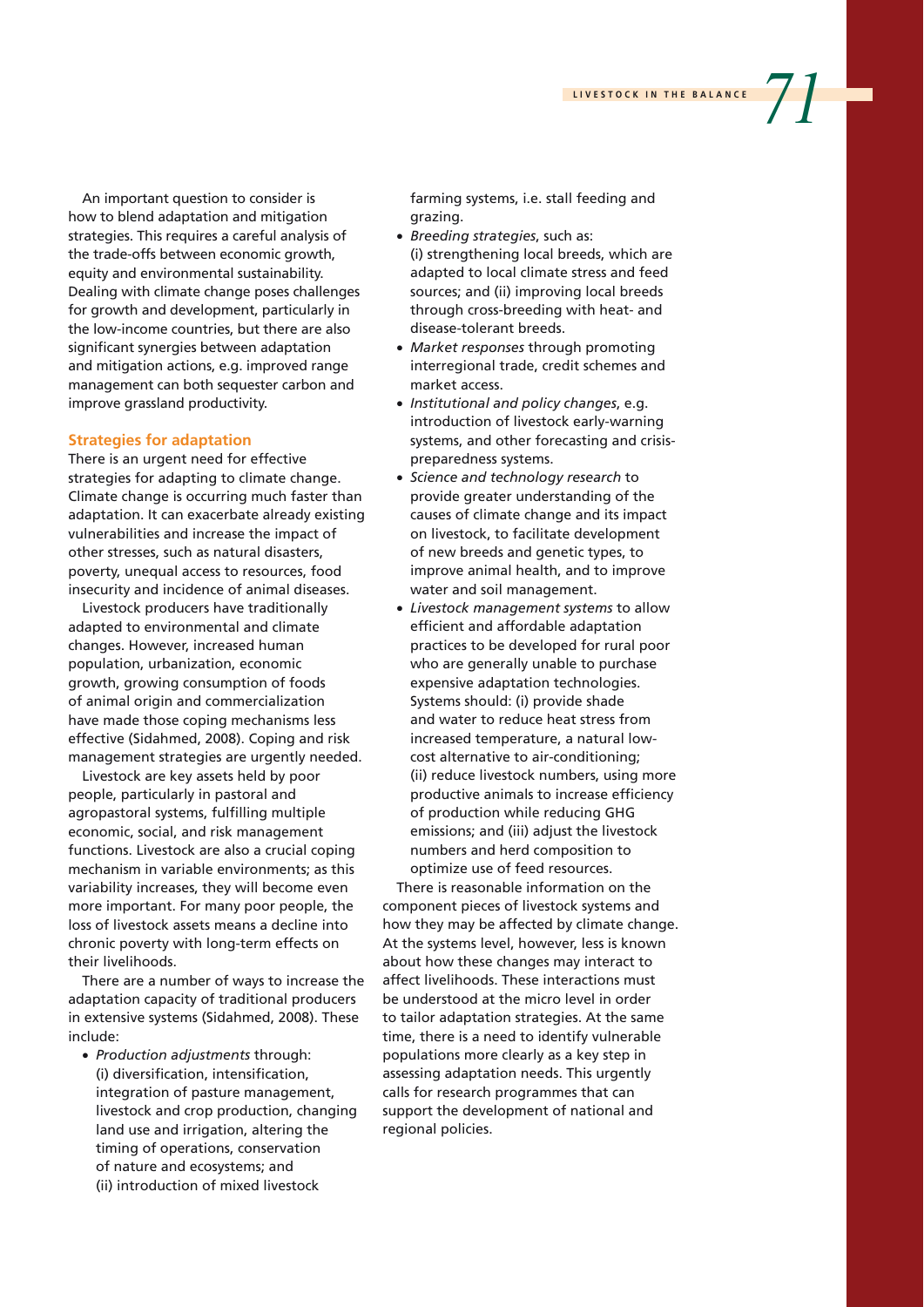#### **Strategies for mitigation**

Many impacts of climate change can be avoided, reduced or delayed. It is important to stress that adaptation and mitigation efforts cannot eliminate all impacts of climate change and sometimes are in conflict. In identifying mitigation strategies, it is essential to bear in mind the cost of implementation and potential trade-offs with adaptation needs. Reforestation is considered costeffective, but other strategies may not be easy to implement or cost-effective.

The impact of livestock on climate change is largely through their production of GHGs (see "The impact of livestock on climate change", above). Greenhouse gas emissions from the livestock sector can be reduced by changes in animal feeding management, in manure management and in management of feed-crop production:

v *Improved feeding management*. Feed composition has some effect on enteric fermentation and emission of methane from the rumen or the hindgut (Dourmad, Rigolot and van der Werf, 2008). Also, the amount of feed intake is related to the amount of waste product. A higher proportion of concentrate in the diet results in a reduction in methane emission (Lovett *et al*., 2005).

- v *Reducing methane produced during digestion*. Methane production in the digestive system of the animal (especially ruminants) can be reduced by use of feed additives, antibiotics or vaccines (UNFCCC, 2008).
- v *Improved feed conversion*. Reducing the amount of feed required per unit of output (beef, milk, etc.) has the potential to both reduce the production of GHGs and to increase farm profits. Feed efficiency can be increased by developing breeds that are faster growing, and that have improved hardiness, weight gain or

#### BOX 15

**Tapping the climate change mitigation potential of improved land management in livestock systems**

Agricultural systems that combine improved pasture management with soil improvements (reduced soil disturbance and improved soil cover) can lock up more carbon in soils and biomass, emit less methane (CH<sub>4</sub>) per unit product and release less nitrous oxide ( $N_2$ O) than less-well-run systems. Many of these measures can also increase productivity by enhancing the amount of fodder available and increasing the water-holding capacity of the soil. In Latin America, a project that introduced silvipastoral measures (improved feeding practices with trees and shrubs) to increase biodiversity and carbon sequestration, was shown also to increase carbon storage and reduce  $\mathsf{CH}_4$  and  $\mathsf{N}_2\mathsf{O}$  emissions (by 21 percent and 36 percent, respectively) (World Bank, 2008b). The land-use changes were also shown to raise incomes by 55.5 percent in Costa Rica and 66.9 percent in Nicaragua (World Bank, 2008b).

More widespread adoption of improved land management techniques for greenhouse gas mitigation is currently hindered, in part, by high costs faced by individual producers trying to access

carbon markets. Accessing the carbon market is currently an expensive and complex process, requiring substantial upfront investment in financial and biophysical analysis before carbon credits can be sold. Concerns over permanence and additionality<sup>1</sup> of these sink-enhancing activities, investment risks and accounting uncertainties have prevented most land-based mitigation measures from becoming eligible for offsets under the Kyoto mechanisms. So far, only animal waste management (methane capture and combustion) and afforestation or reforestation activities are allowed as offsets in the compliance market. These offsets account for only about 1 percent of the total value of offsets issued under the Clean Development Mechanism (CDM) in 2007, or about US\$140 million out of the total of some US\$14 billion available under the CDM.

Land-based mitigation options play a more prominent role in voluntary carbon markets. Currently, there are two voluntary standards issuing carbon offsets for grassland management – the Voluntary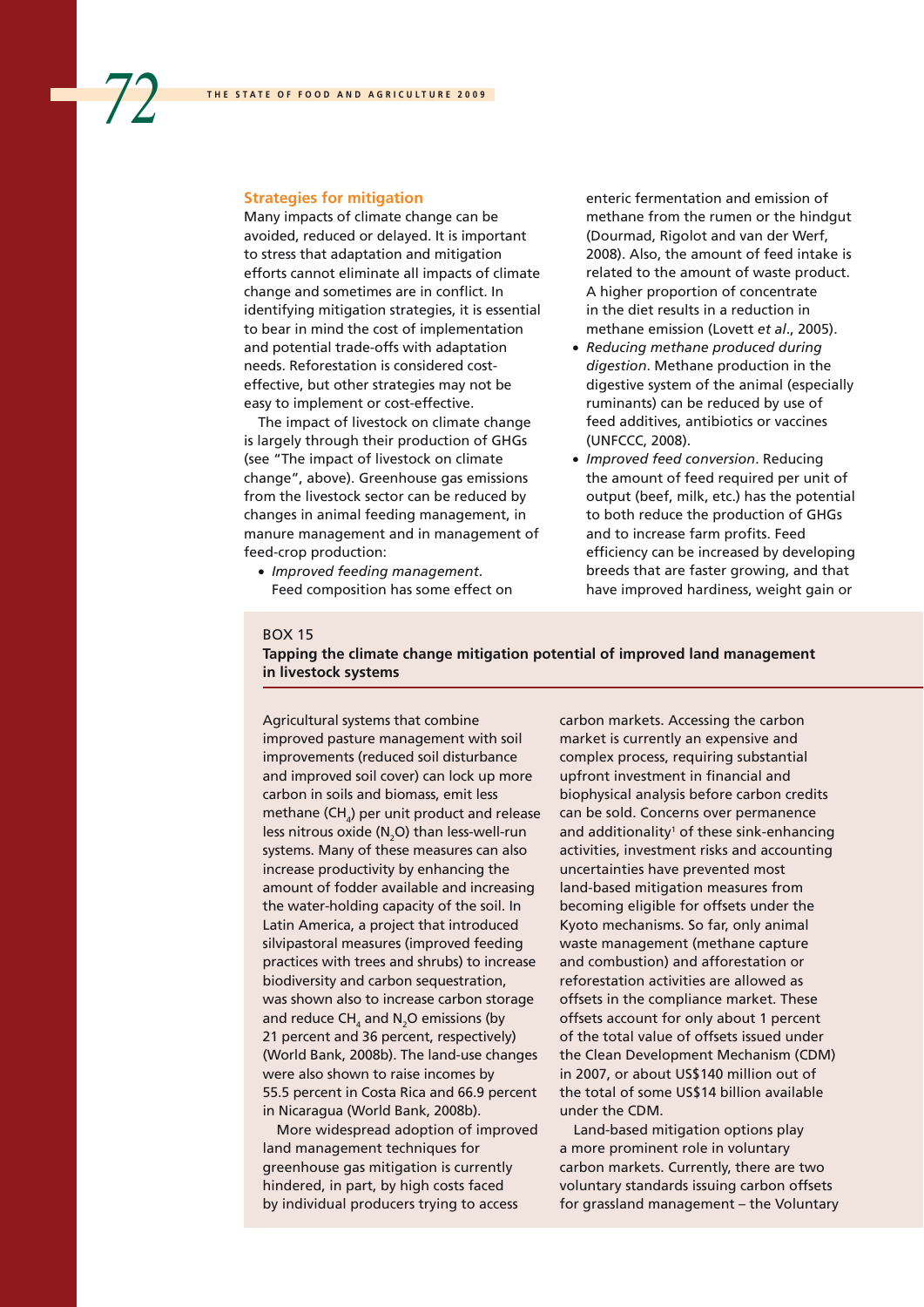milk or egg production. Feed efficiency can also be increased by improving herd health through improved veterinary services, preventive health programmes and improved water quality.

- v *Improved waste management*. Most methane emissions from manure derive from pigs, beef cattle feedlots and dairy farms, where production is concentrated in large operations and manure is stored under anaerobic conditions. Methane mitigation options involve the capture of methane by covered manure-storage facilities (biogas collectors). Captured methane can be flared or used to provide a source of energy for electric generators, heating or lighting (which can offset  $\mathsf{CO}_2$  emissions from fossil fuels).
- v *Grazing management*. Increased use of pasture to provide feed and good pasture management through rotational

grazing are potentially the most costeffective ways to reduce and offset GHG emissions (see Box 15). The resultant increases in vegetation cover and soil organic-matter content sequester carbon, while inclusion of high-quality forage in the animals' diet contributes to reducing methane emissions per unit of product. Improved grazing management also generally improves the profitability of production.

v *Reducing deforestation*. Deforestation to provide new pasture or land to produce feed crops releases more CO<sub>2</sub> than any other livestock-related activity. Intensification of pasture management and feed production can reduce the land requirements per unit of animal product produced, thus curbing land-use expansion. Intensification alone is not sufficient, however, and complementary measures are required

Carbon Standard (VCS) and the Chicagobased Climate Exchange (CCX). The VCS standard, for example, has recently issued guidelines for activities aimed at generating carbon credits for improved grassland management. The improved practices aim at enhancing soil carbon stocks by increasing below-ground inputs or slowing decomposition, enhancing nitrogen-use efficiency of targeted crops, fire management, feed improvements, improved livestock genetics and improved stocking rate management (VCS, 2008). Soil carbon credits account for about half of the credits traded by CCX, and nearly 20 percent of those traded under the voluntary carbon market overall. While the voluntary market is relatively small, it has been growing quickly – from US\$97 million in 2006 to US\$331 million in 2007 (Hamilton *et al.,* 2008).

The high costs faced by individual producers accessing carbon markets has led to discussions on whether the current offset generation system and its strict accounting requirements are well suited to agricultural activities. These activities

could instead be supported under mechanisms that require less stringent monitoring, for example at the sectoral or regional level. An increased awareness of the contribution of land management to control of greenhouse gas emissions and of the important economic and environmental co-benefits associated with some mitigation options is raising the profile of agriculture in the climate change debate in the lead-up to the United Nations Framework Convention on Climate Change (UNFCCC) Post-2012 Climate Agreement negotiations in Copenhagen at the end of 2009.

<sup>&</sup>lt;sup>1</sup> Additionality refers to activities that would not have happened in the absence of the carbon finance support: (i) the proposed voluntary measure would not be implemented, or (ii) the mandatory policy/regulation would be systematically not enforced and that noncompliance with those requirements is widespread in the country/region, or (iii) the programme of activities will lead to a greater level of enforcement of the existing mandatory policy/ regulation. (Adapted from UNFCCC CDM glossary, available at http://cdm.unfccc.int/Reference/ Guidclarif/glos\_CDM\_v04.pdf.)